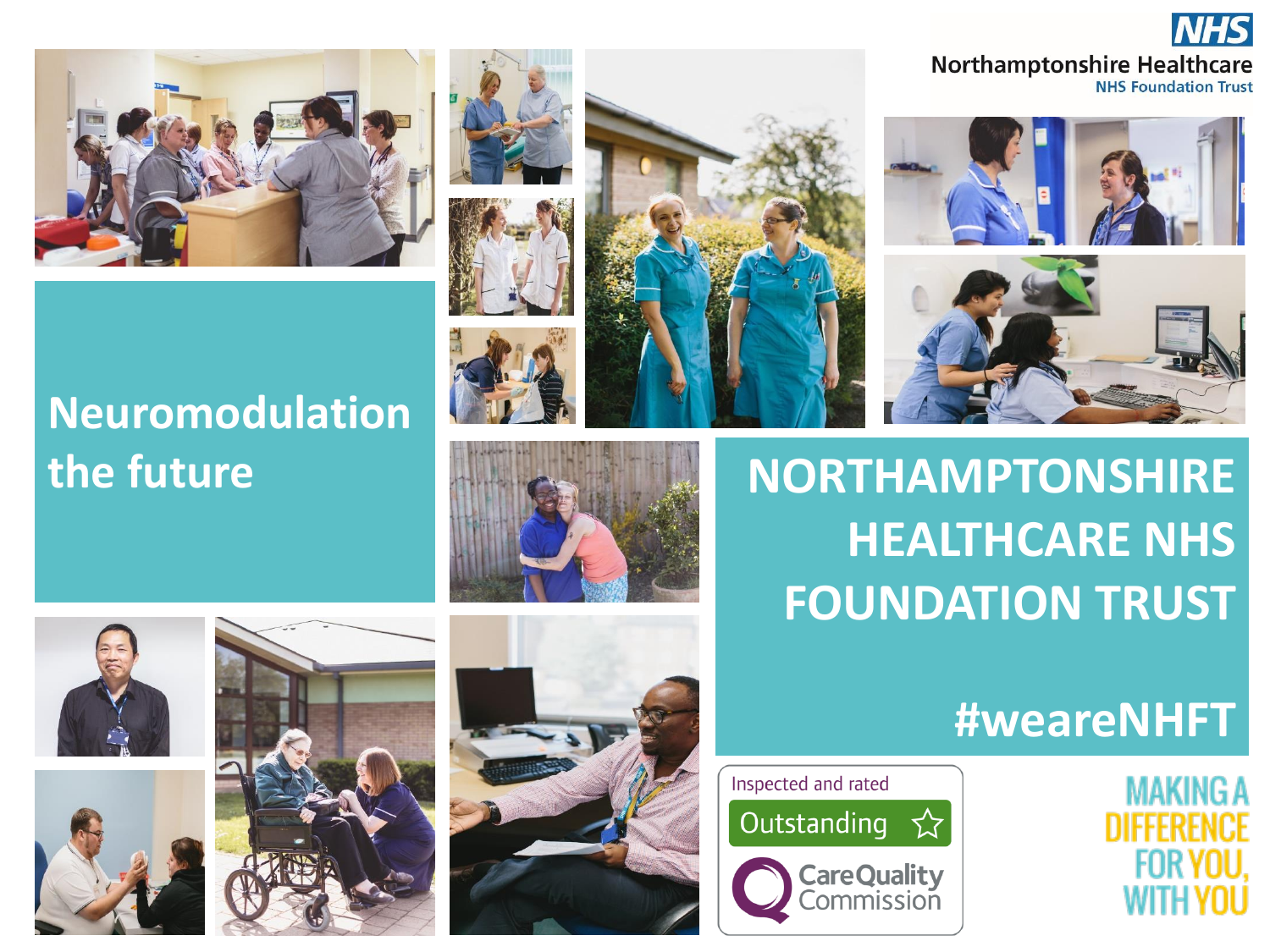

# Setting the Scene

Tina Sore Service Manager for Neuromodulation Berrywood Hospital Northamptonshire Healthcare NHS Foundation Trust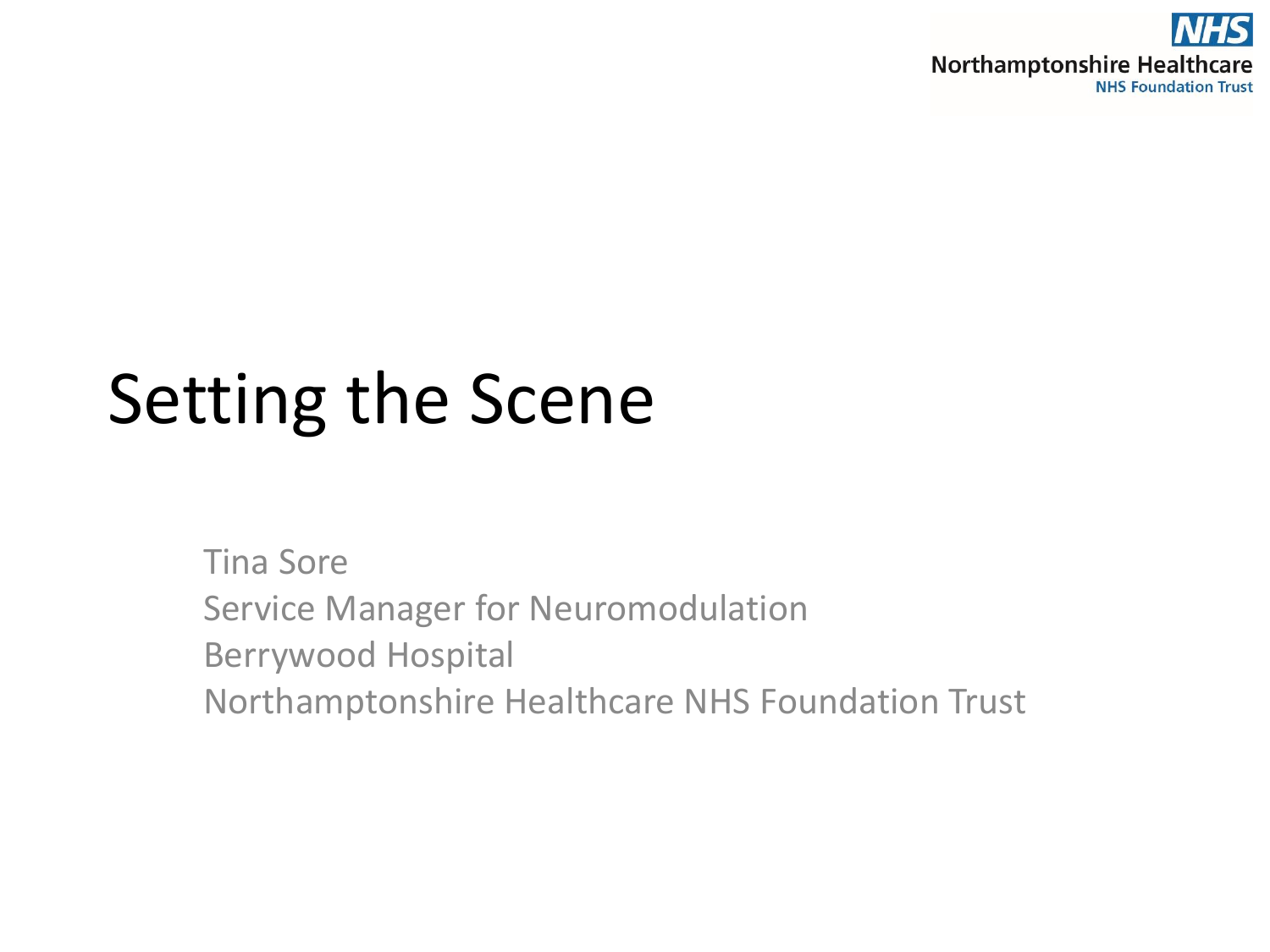### **OUR TRUST**

- CQC rating of Outstanding.
- HSJ Trust of The Year.
- A diverse range of community, mental health and specialty services for adults and children.
- Users of patient and carer feedback tool – iWantGreatCare responding to 90,939 pieces of feedback since initiation.
- CQC report findings 2018 stated that the CQC were impressed by the trusts attitude towards innovation and service improvements.



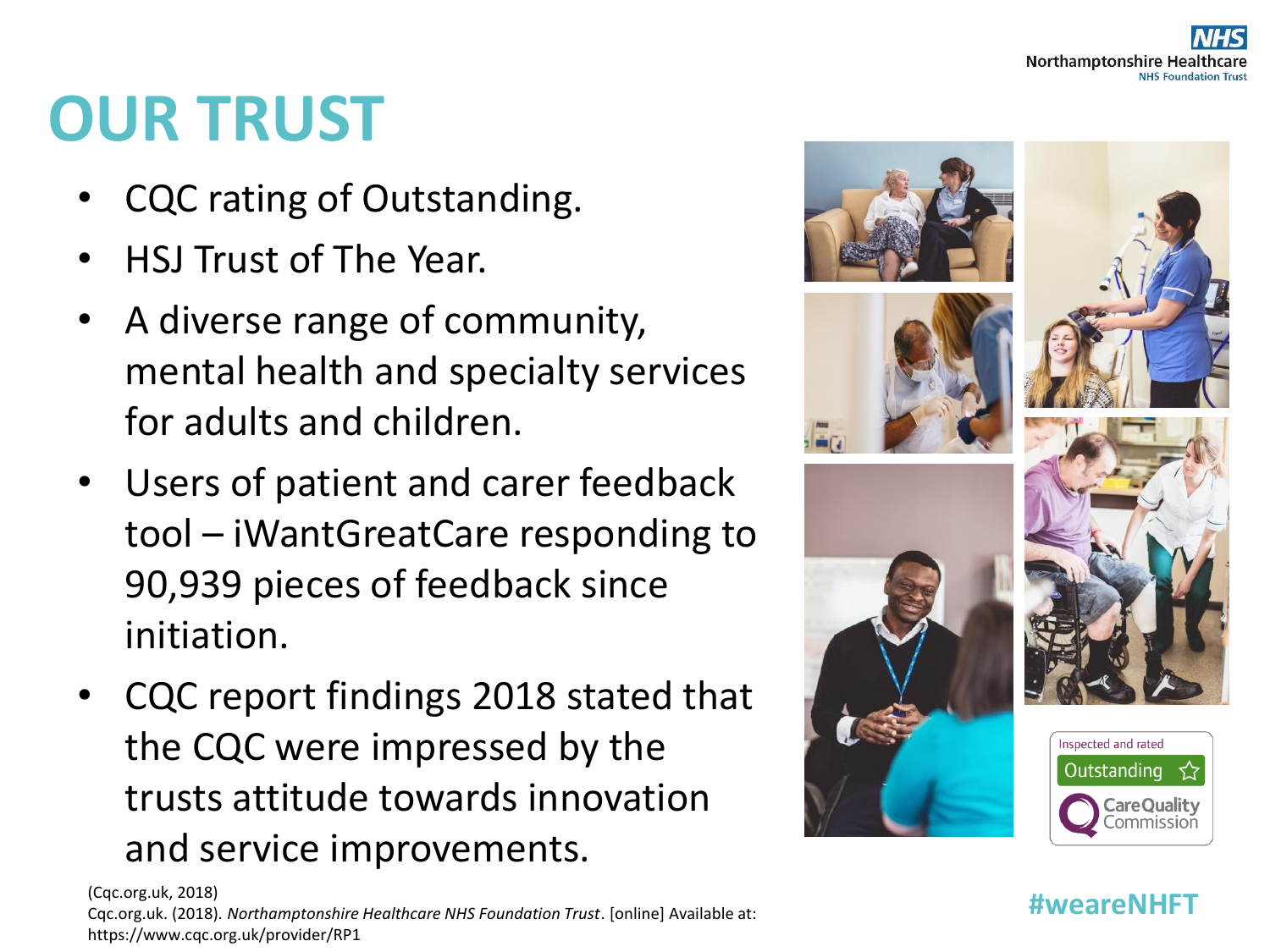### **OUR POPULATION**



- Growing population of c.741k.
- Significantly higher rate of depression for people over 18 - 10.7%.
- Increasing demand.
- Aging population with increased long term health conditions.
- People with long term health conditions are three times more likely to develop mental health conditions.
- 'Challenged' health and social care economy.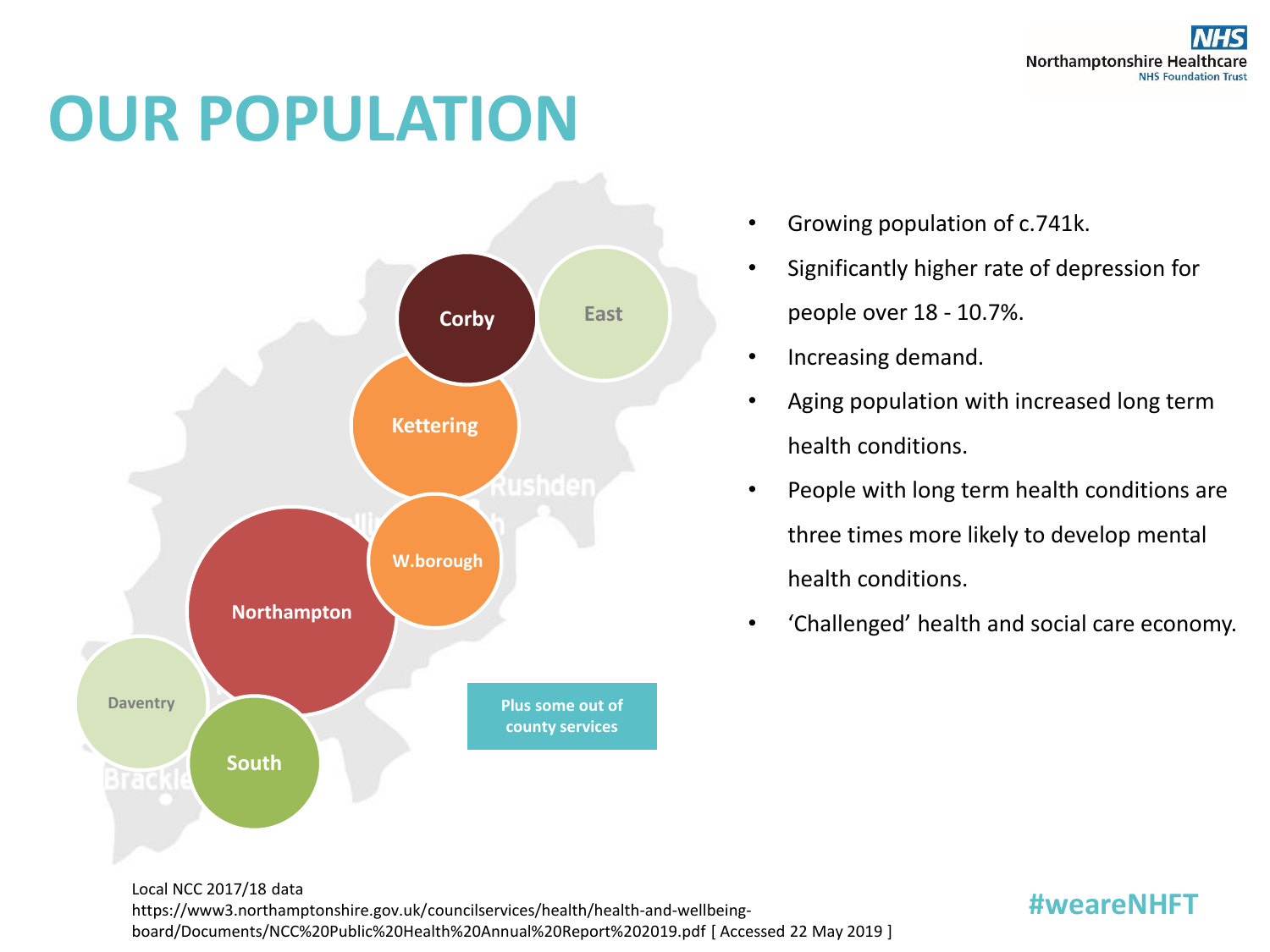# **The scale of the problem.**

- PHE data reports the depression rate in over 18s is at 10.7%. This equates to 63,112 people approximately.
- Souery et al., (2007) found that up to 50% of people in a multi site study over Europe did not respond to two consecutive courses of antidepressant treatment.
- Similarly, Akil et al(2019),Fava(2003), Trevino et al(2014) also found 50 % of patients in a major depressive episode are characterised as Treatment Resistive.
- Within the locality 31,556 people will be diagnosed as difficult to treat depression or TRD.

Akil, H., Gordon, J., Hen, R., Javitch, J., Mayberg, H., McEwen, B., Meaney, M. and Nestler, E. (2018). Treatment resistant depression: A multi-scale, systems biology approach. Neuroscience & Biobehavioral Reviews, [online] 84, pp.272-288. [Accessed 22.05.19].

Souery, D., Oswald, P., Massat, I., Bailer, U., Bollen, J., Demyttenaere, K., Kasper, S., Lecrubier, Y., Montgomery, S., Serretti, A. and Zohar, J., 2007. Clinical factors associated with treatment resistance in major depressive disorder: results from a European multicenter study. Journal of Clinical Psychiatry, 68(7), pp.1062-1070.

Fava, M. (2003). Diagnosis and definition of treatment-resistant depression. Biological Psychiatry, [online] 53(8), pp.649-659. Available at:

https://pdf.sciencedirectassets.com/271200/1-s2.0-S0006322300X03927/1-s2.0-S0006322303002312/main.pdf [Accessed 14 May 2019].

Trevino, K., McClintock, S., Vora, A. and Hussian, M. (2014). Defining treatment-resistant depression: A comprehensive review of the literature. Annals of Clinical Psychiatry, 26(3), pp.222-232.

https://www.gov.uk/government/publications/wellbeing-in-mental-health-applying-all-our-health/wellbeing-in-mental-health-applying-all-our-health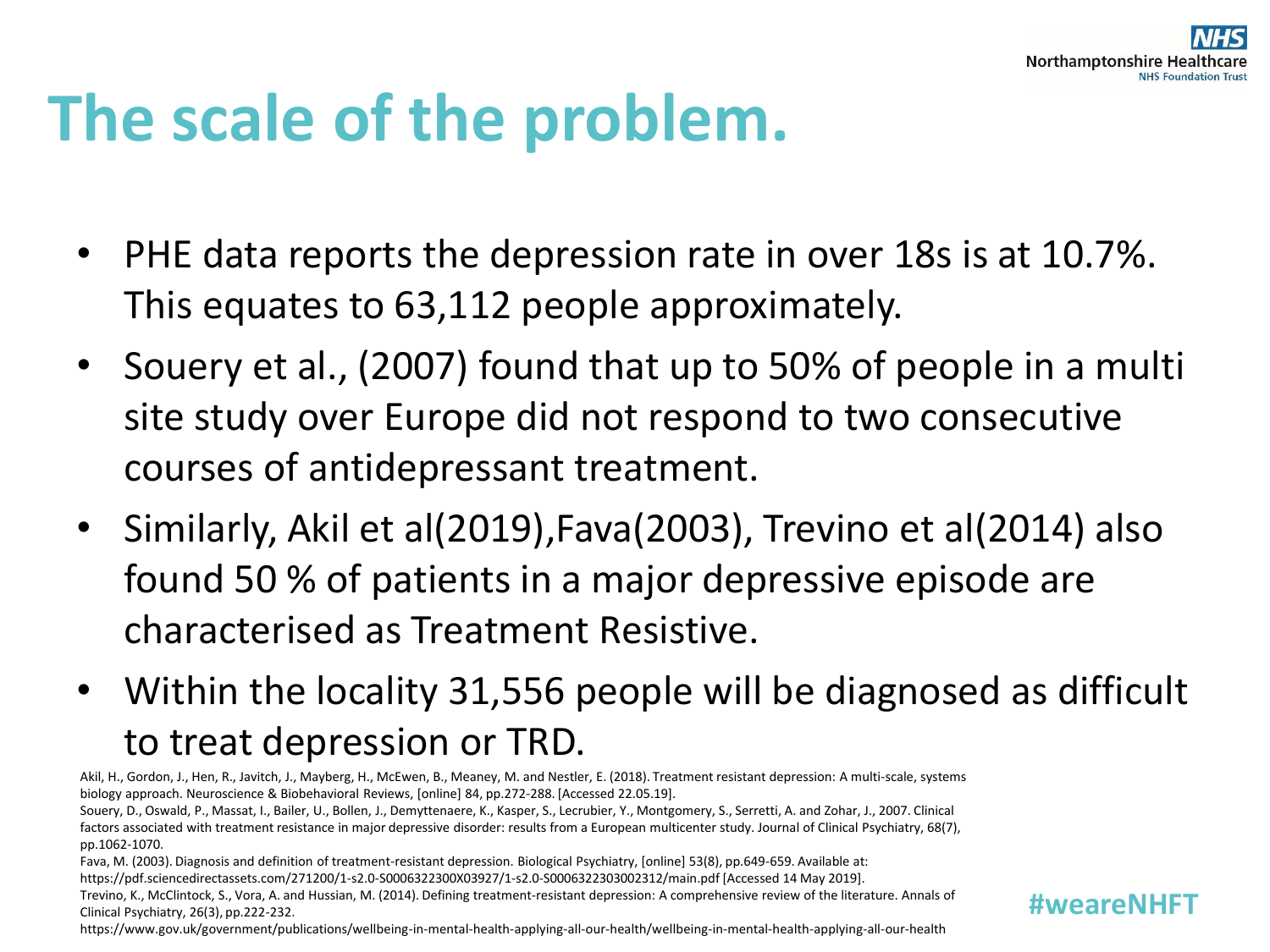

#### **Treatment modalities.**



#### repetitive Transcranial Magnetic Stimulation - rTMS



#### Ketamine Infusion



Electro-convulsive Therapy - ECT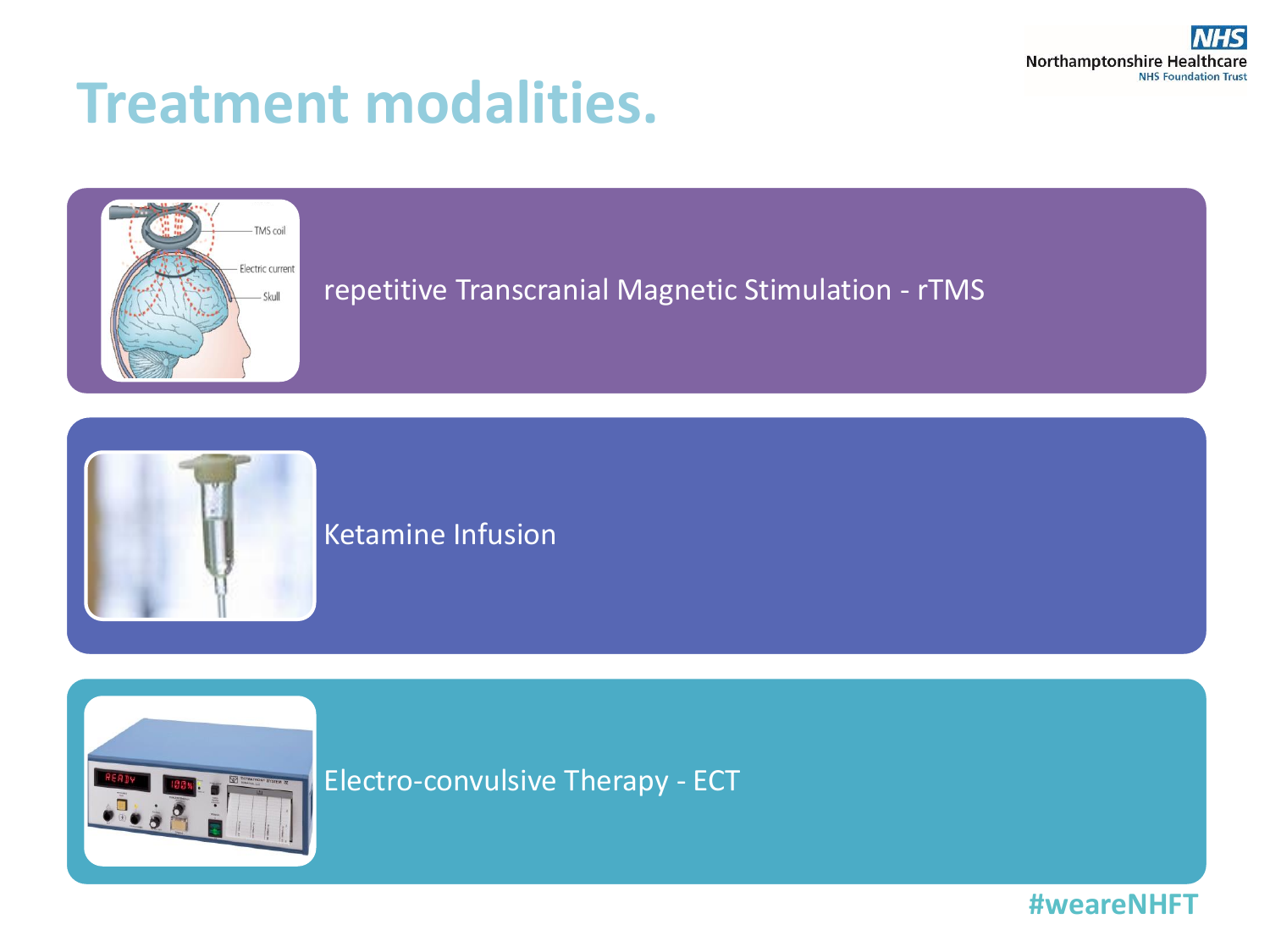# Service Overview

Lorraine Bastick Acting Matron Neuromodulation Berrywood Hospital Northamptonshire Healthcare NHS Foundation Trust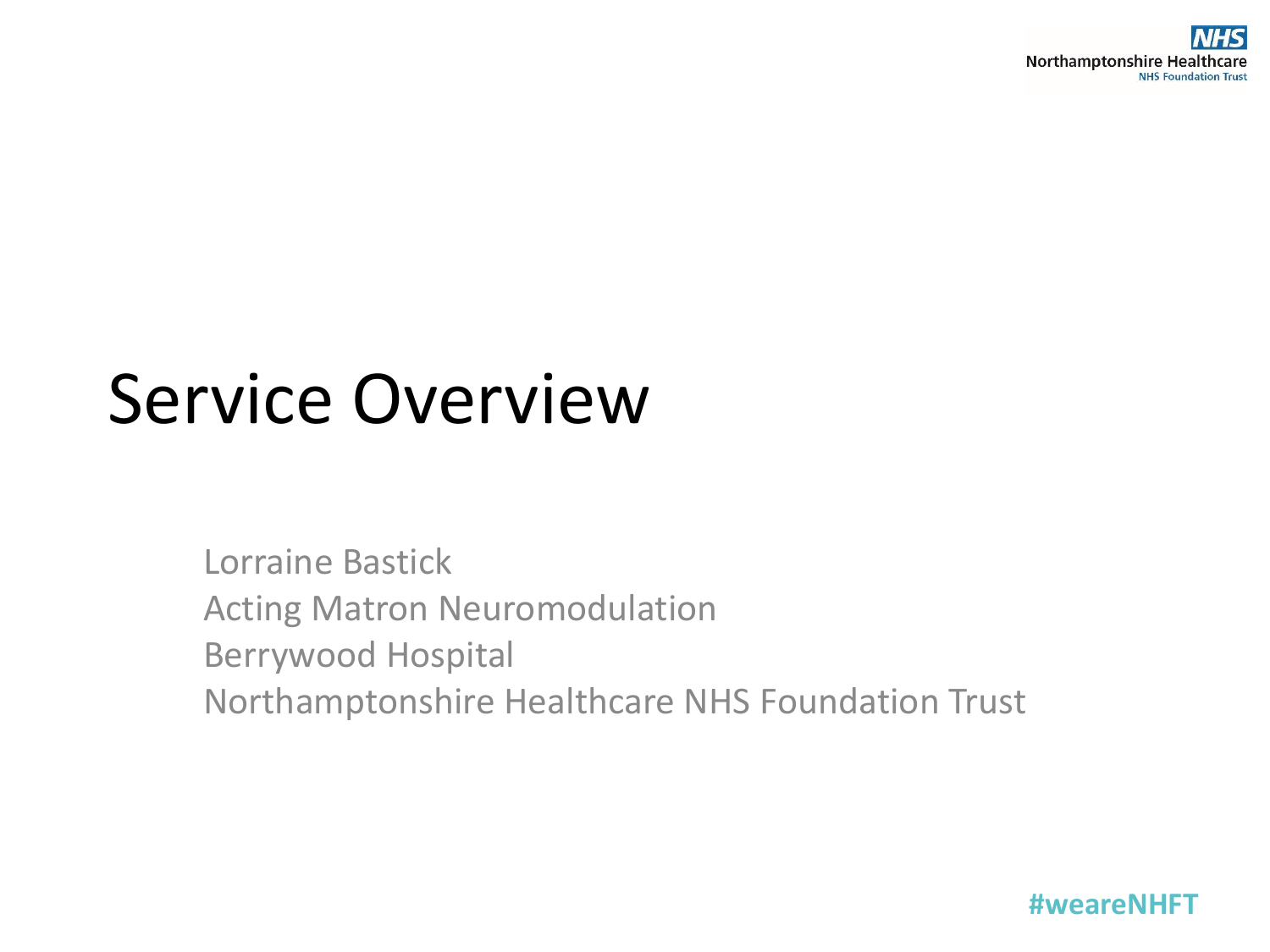

### **Neuroanatomy of Depression**

- Focus is shifting from correcting serotonin, dopamine and noradrenalin deficiency to enabling neuroplasticity.
- The circuit (network) involved in depression is thought to be on the left side of the brain, Dorsolateral Prefrontal Cortex, Prefrontal Cortex, Limbic system.
- These areas of the brain have been shown to be underconnected on the left using fMRI.

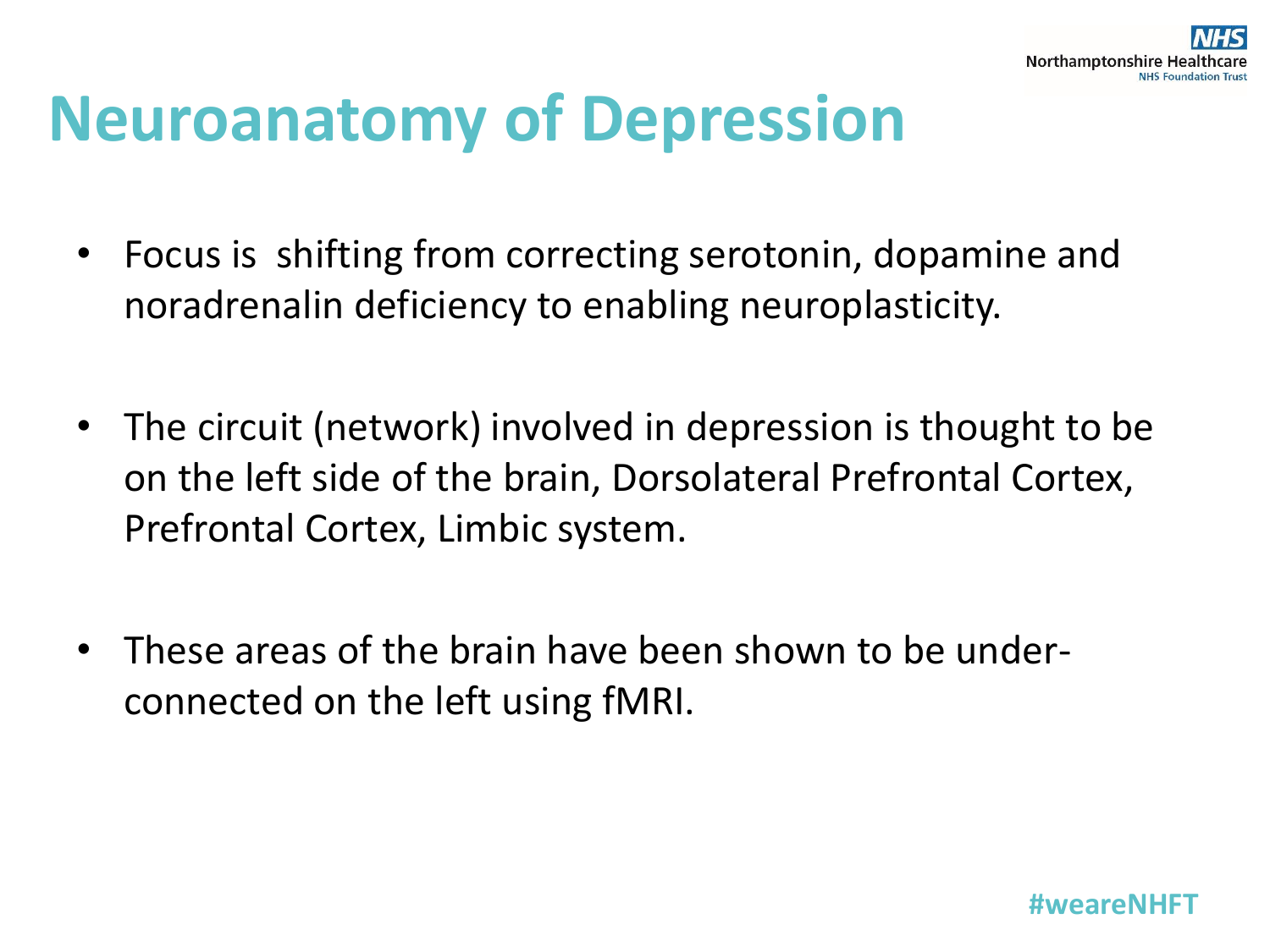#### **fMRI**



@ MAYO FOUNDATION FOR MEDICAL EDUCATION AND RESEARCH. ALL RIGHTS RESERVED.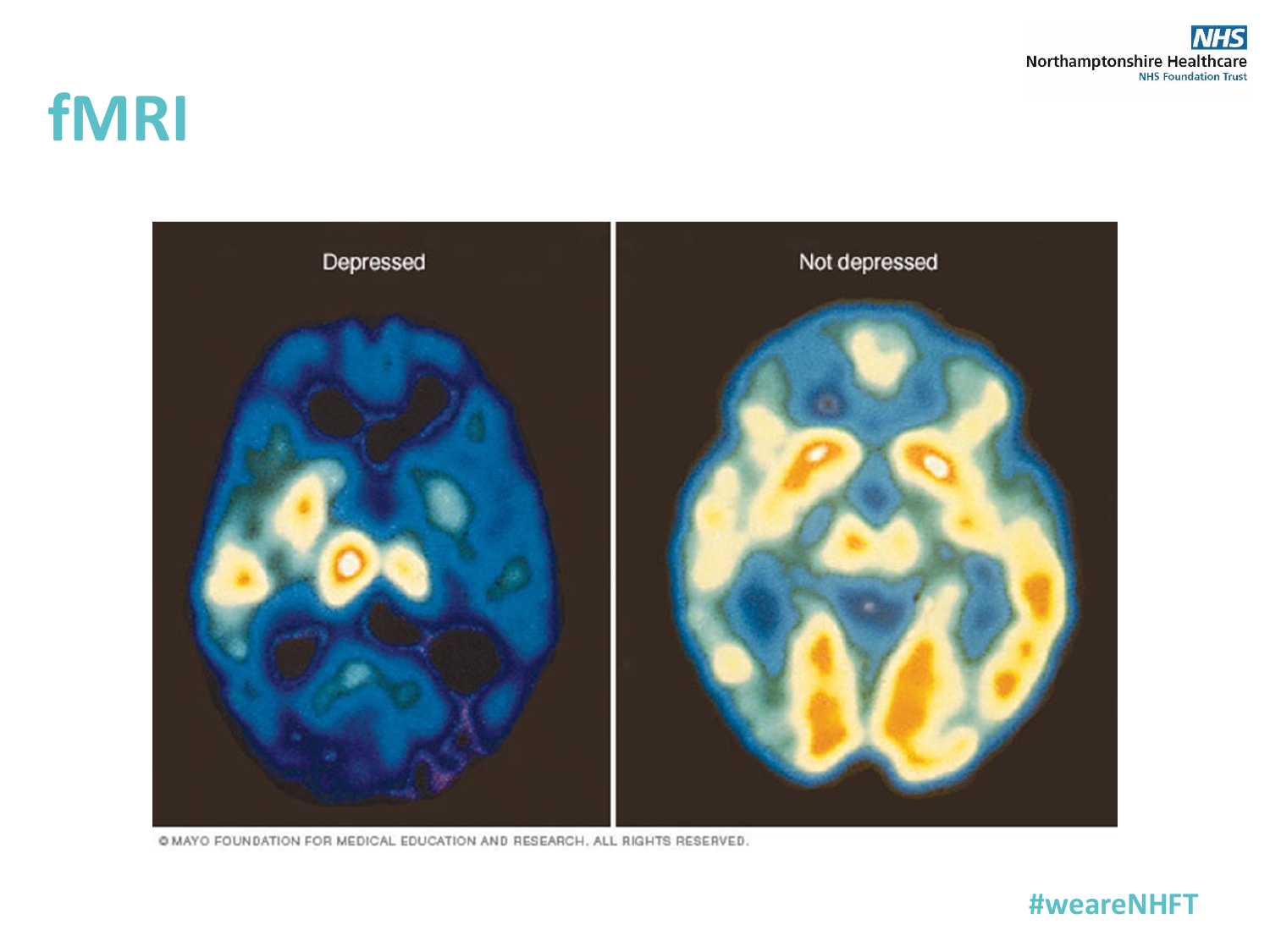#### **Treatments we can offer**



#### Repetitive Transcranial Magnetic Stimulation rTMS

- Stimulating the neurons in the Brain
- Given daily over a 4 week period



#### Ketamine Infusion

- Affects the glutamate system in the brain
- Given by infusion at 0.5mg/kg over 40 mins for 3 separate infusions
- Response measured over the following 4 weeks after treatment



#### Electro-convulsive Therapy

- Stimulates the whole brain
- Given twice a week for 12 treatments if required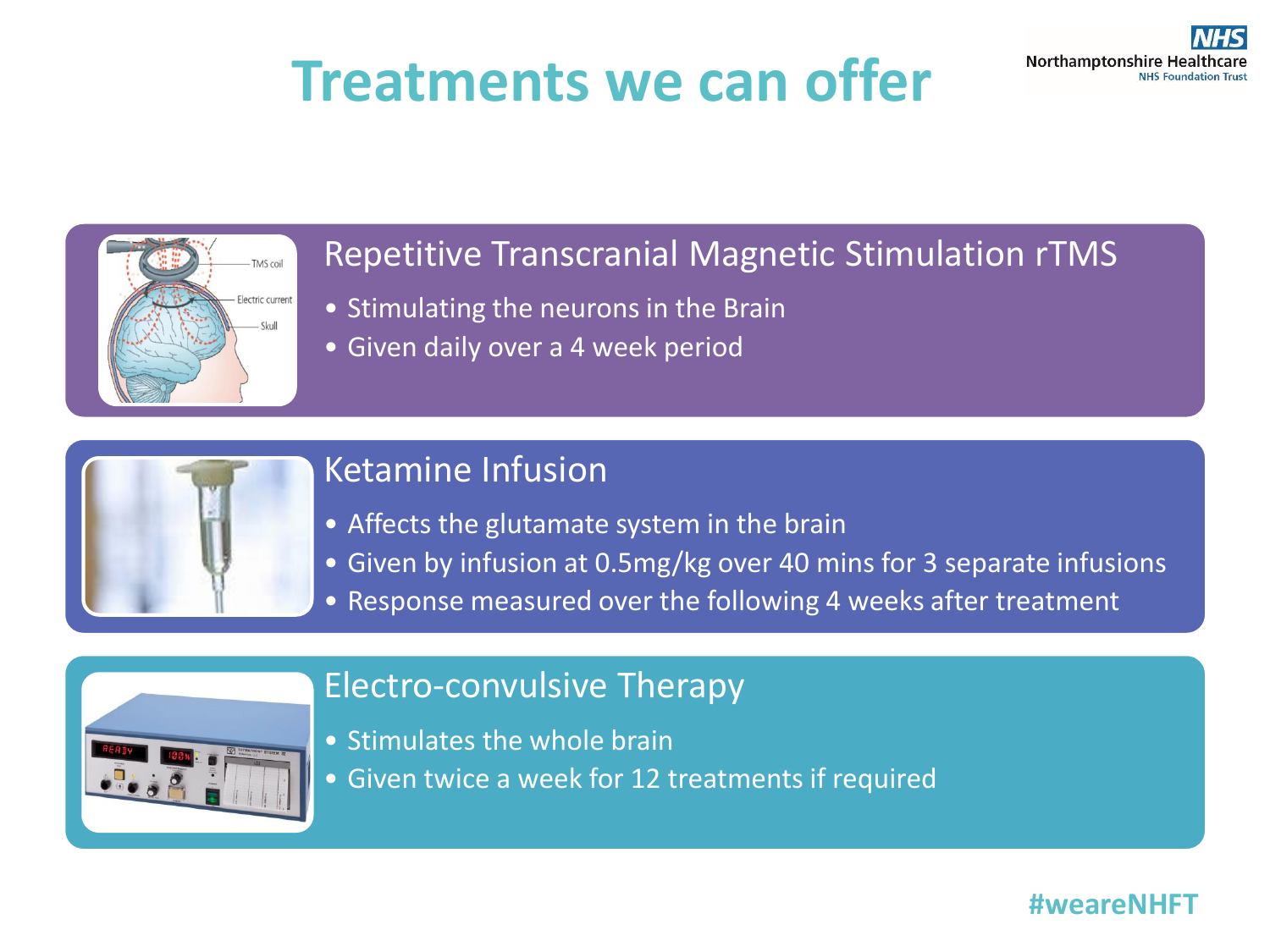# Ketamine Infusion Treatment

- Neuromodulation of NMDA neurones with ketamine causes release of brain derived neurotropic factor and increased connectivity by causing increased sprouting of dendrites.
- Patients receive 3 treatments at a dose of 0.5mg/kg.
- At this point cognitive scores are reviewed to identify if there has been a response to the treatment.
- Followed by an MDT review to establish further treatment requirements.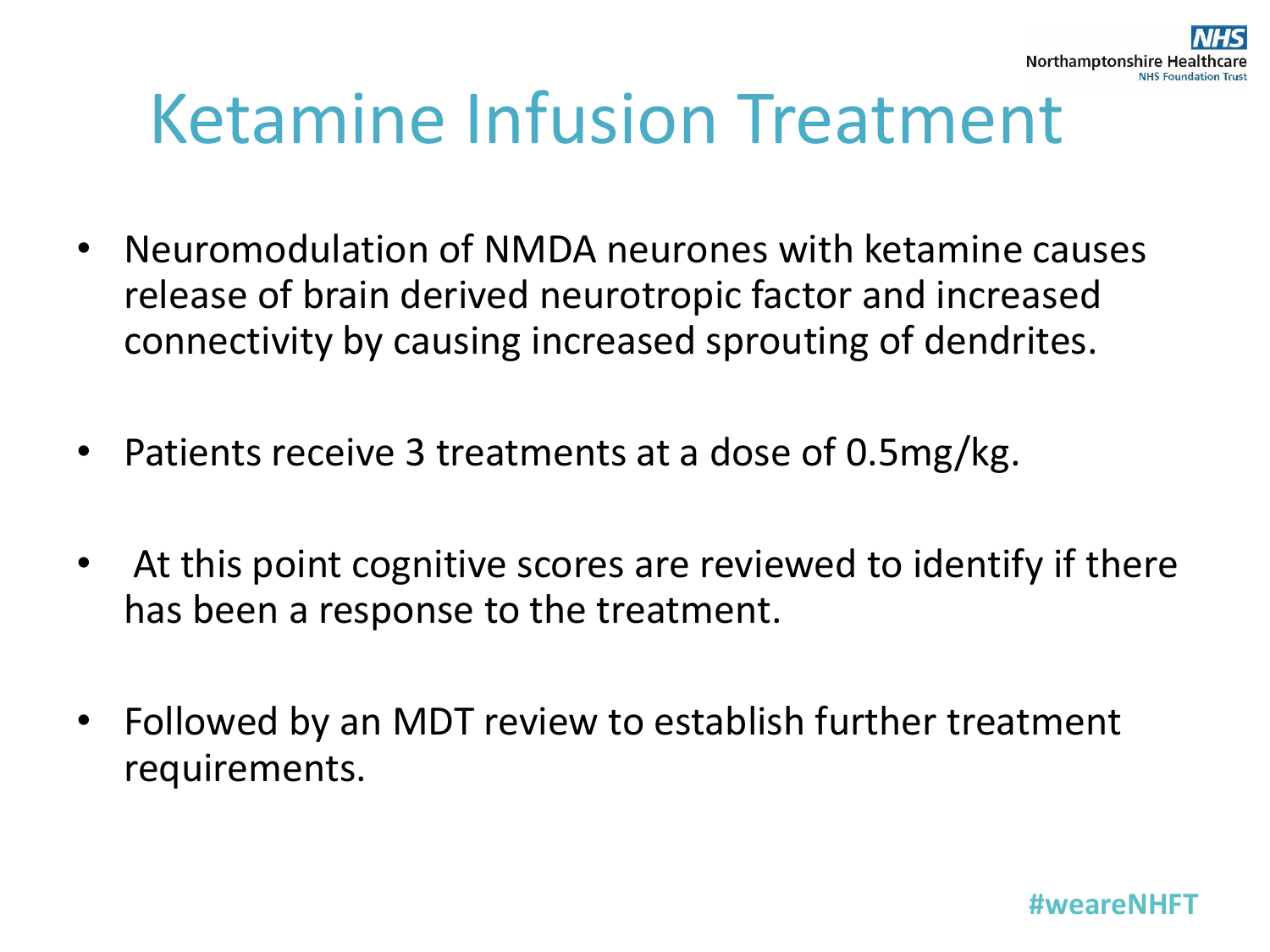

### rTMS

- TMS uses a small electromagnetic coil controlled by a computer program to deliver short, powerful bursts of magnetic energy focused precisely on the left side of the brain's frontal cortex.
- The TMS magnetic fields are the same type and strength as those produced by a magnetic resonance imaging (MRI) machine.
- Conventional and theta-burst treatment are administered in accordance with NICE guidelines. (NICE, 2015)
- In depressed brains the left PFC is under connected and the right PFC is over connected. Using left sided excitatory rTMS (waking/booting the network up) and right sided inhibitory rTMS can have an effective antidepressant effect.
- Local clinical data indicates an approximate 60% response rate of these 30% total remission.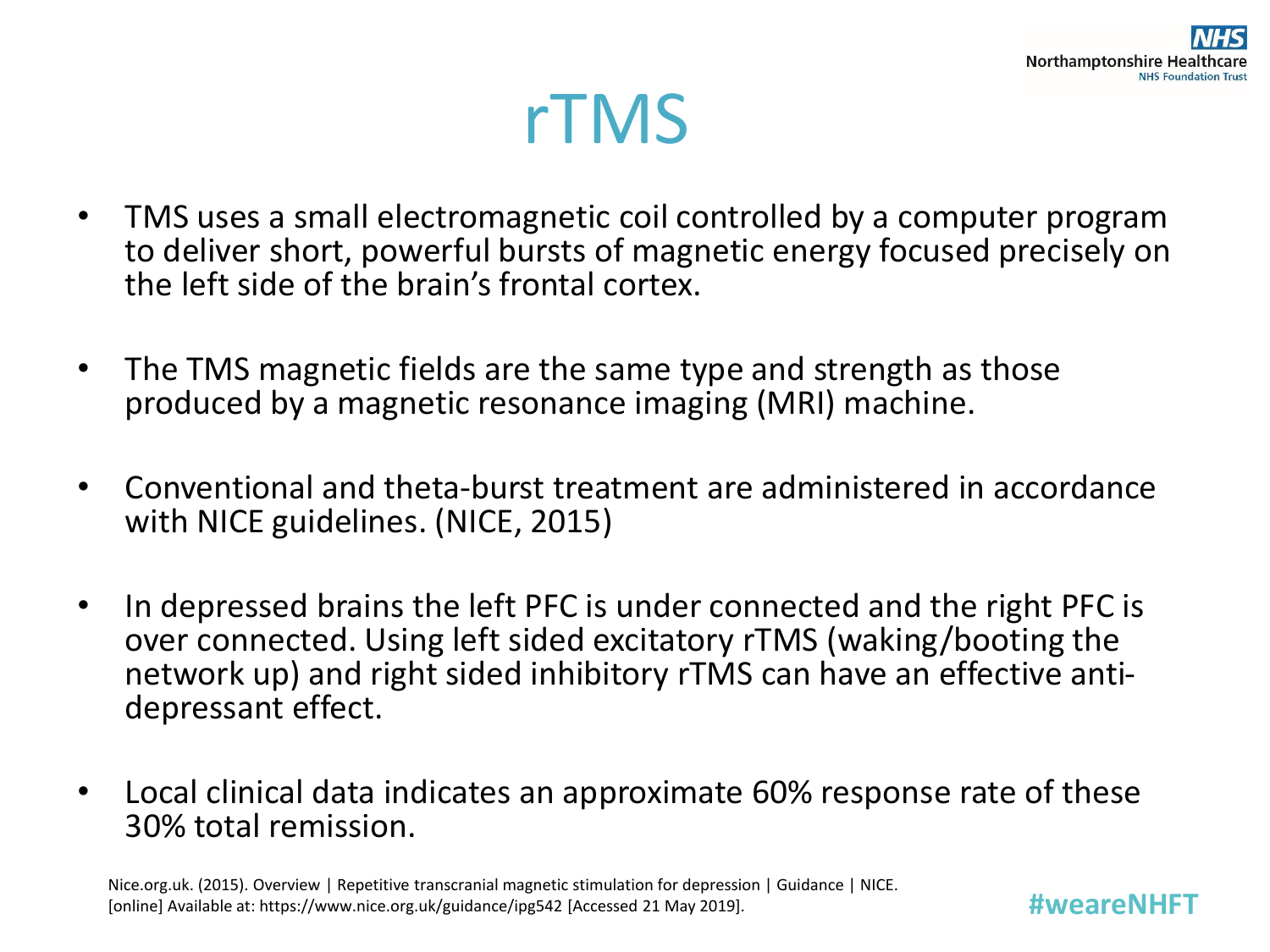### **Patient Feedback**

- More communication and verbalisation.
- Return of the ability to solve complex problems.
- Feel like a fog has lifted.
- Improved concentration
- Positive thoughts, thinking about activities.
- Depressed mood fades away.
- Sleep improved-Fitbit research project.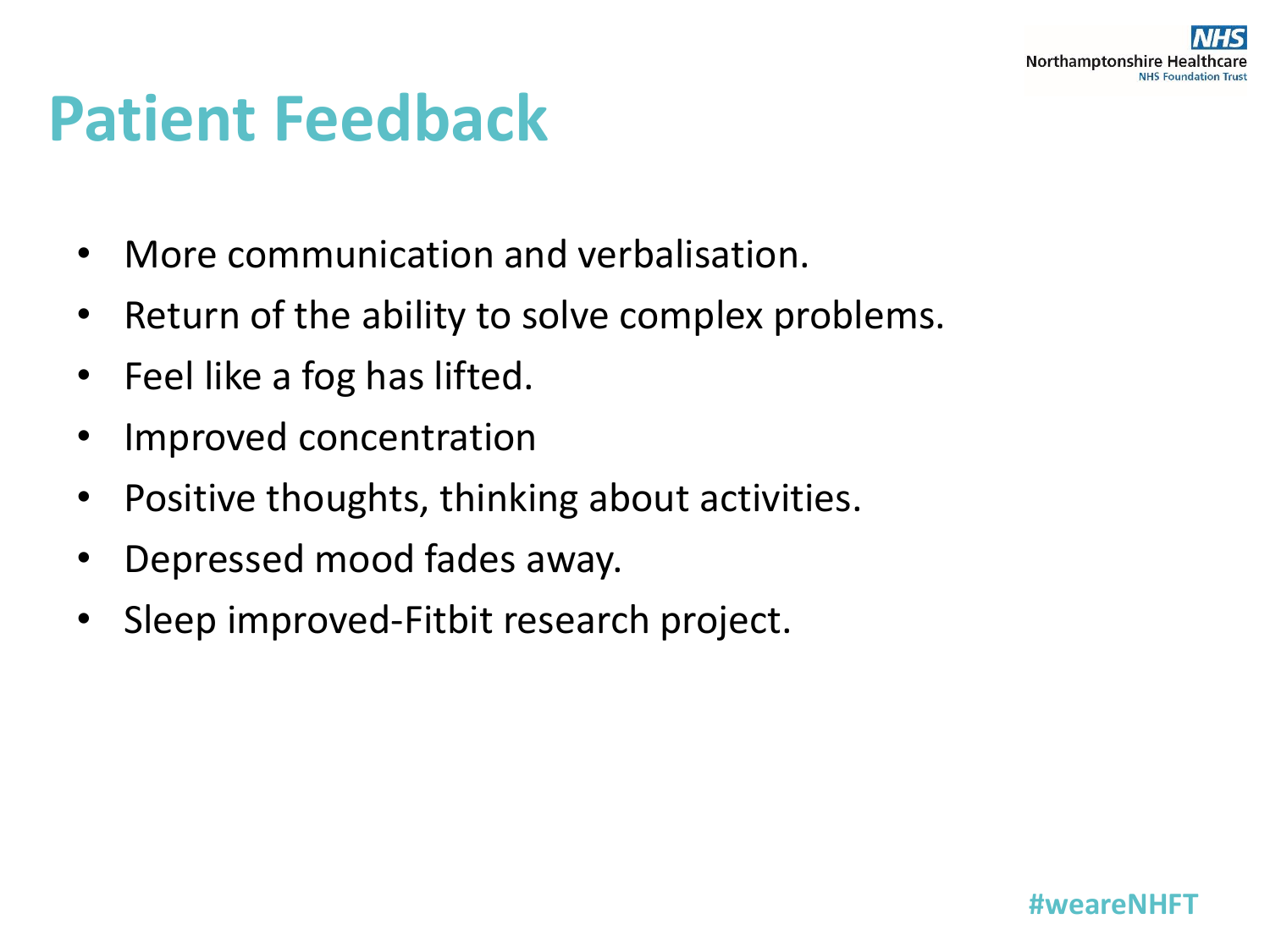# Impact of Neuromodulation on ECT Provision

Dr. Irfan Sabih Anaesthetic Lead for ECT Berrywood Hospital Northamptonshire Healthcare NHS Foundation Trust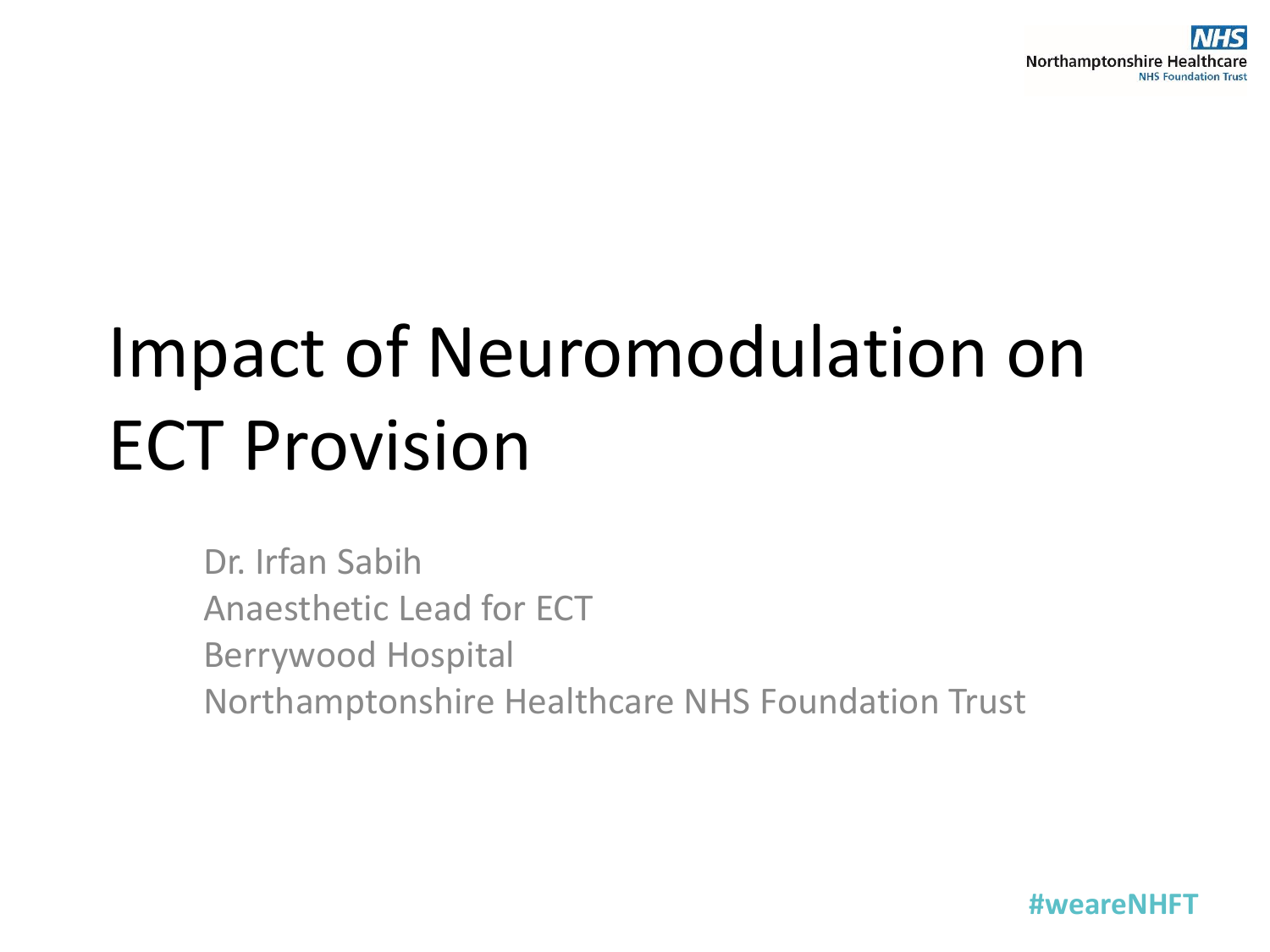

### **Electroconvulsive Therapy**

- Over 80 years of experience in psychiatry.
- Nothing outperforms ECT nor rTMS or MST because it remains as effective evidence based intervention.

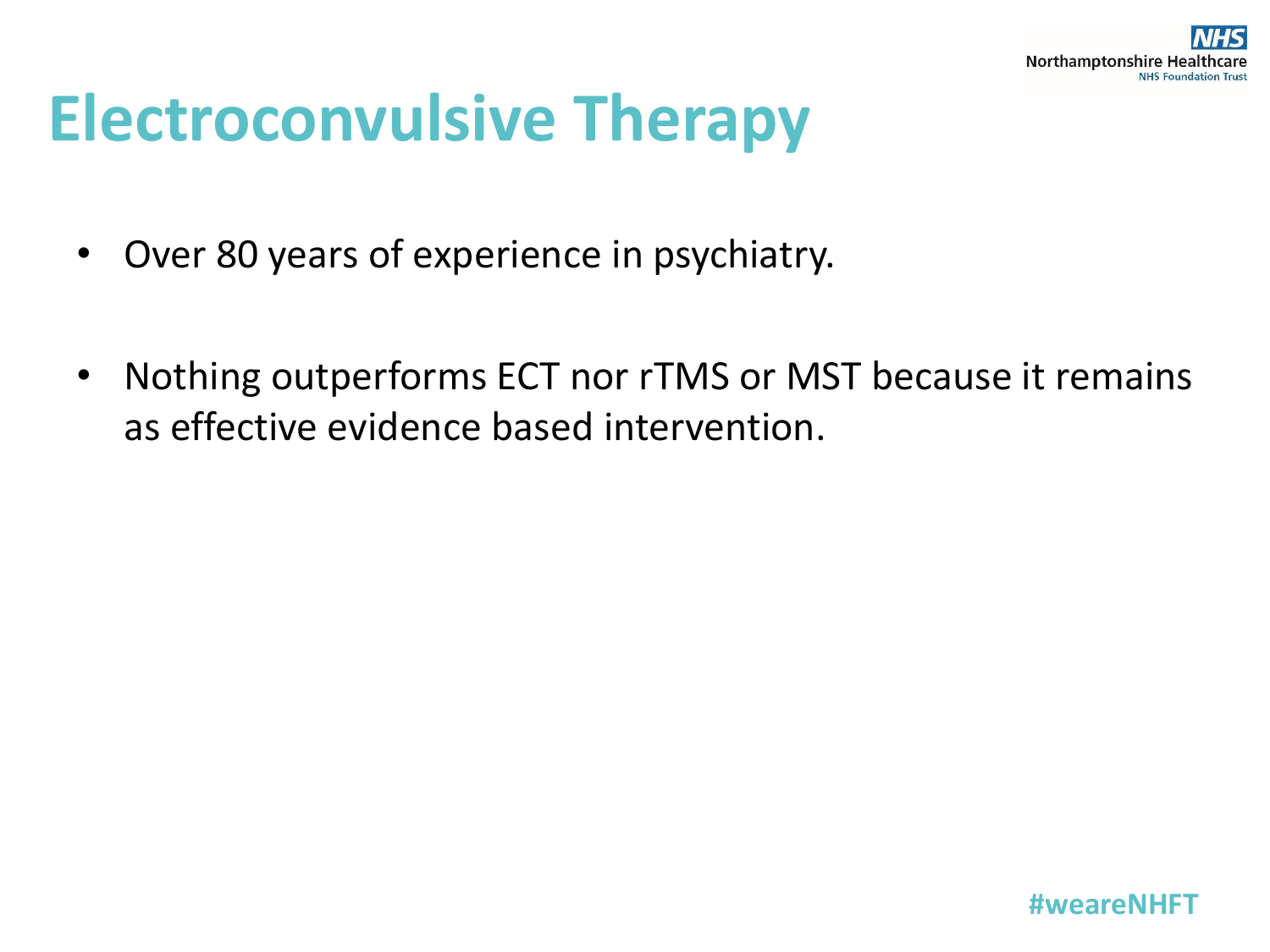### **New Neuromodulation Procedures**

- rTMS.
- Ketamine Infusion.
- MST.
- Vagal Nerve Stimulation.

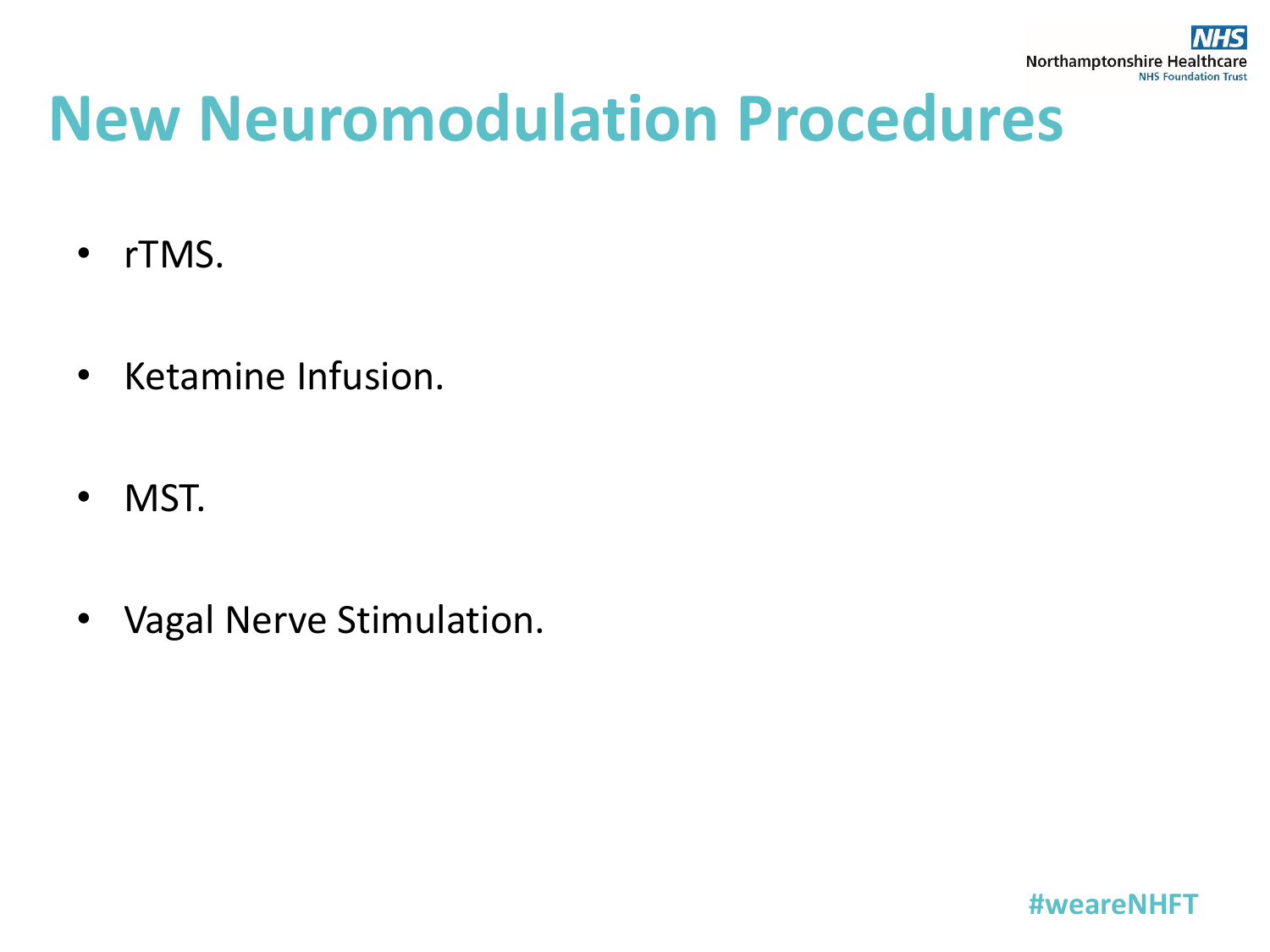# **Key Figures**

- In 2013, the number of patients being treated with ECT were 50.
- In 2016, Centre of Neuromodulation was opened.
- In 2018, the number of patients having ECT dropped to 20 a year.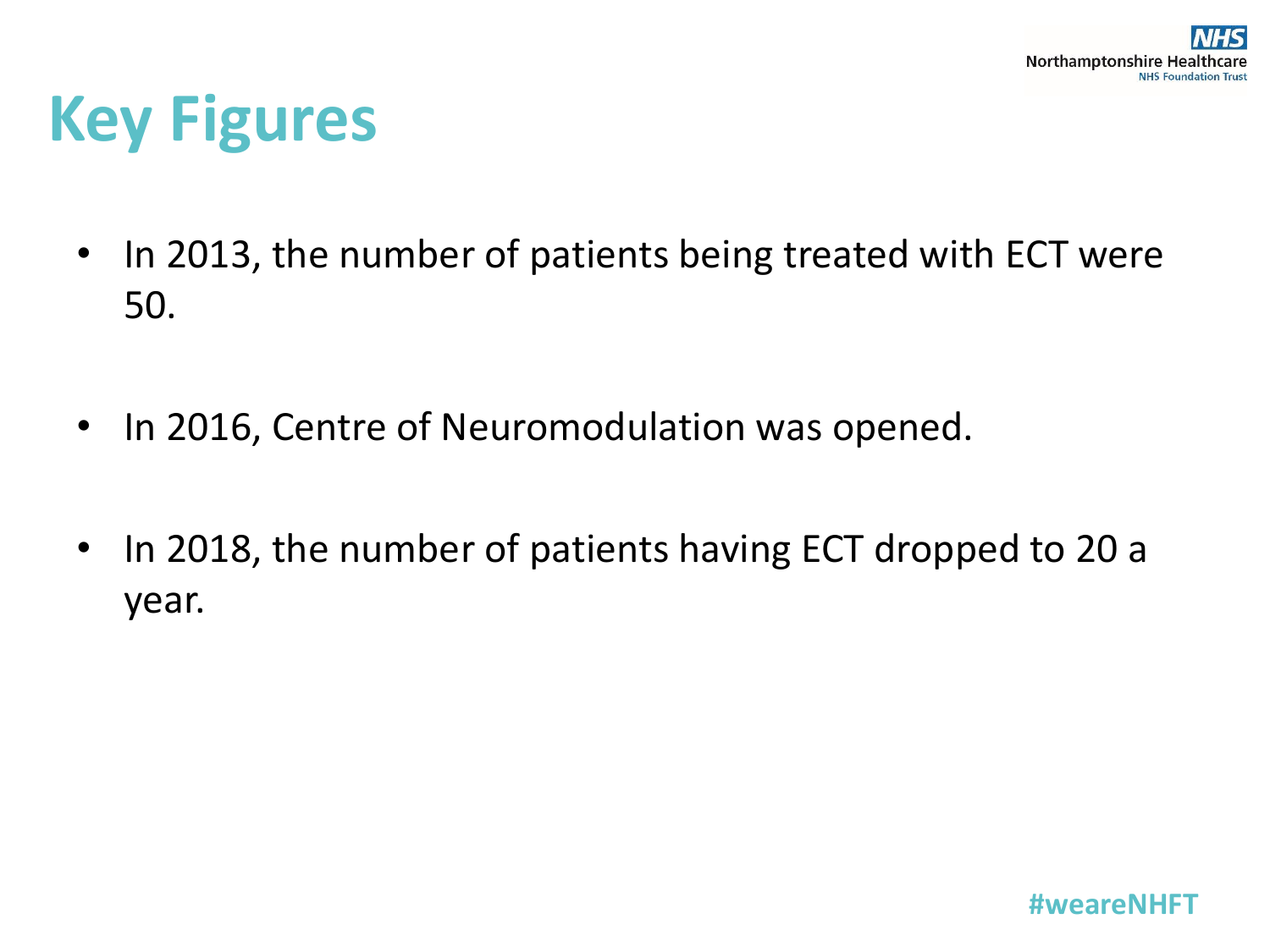# **Number of new ECT courses in Berrywood**

**Number of new ECT courses in Berrywood**

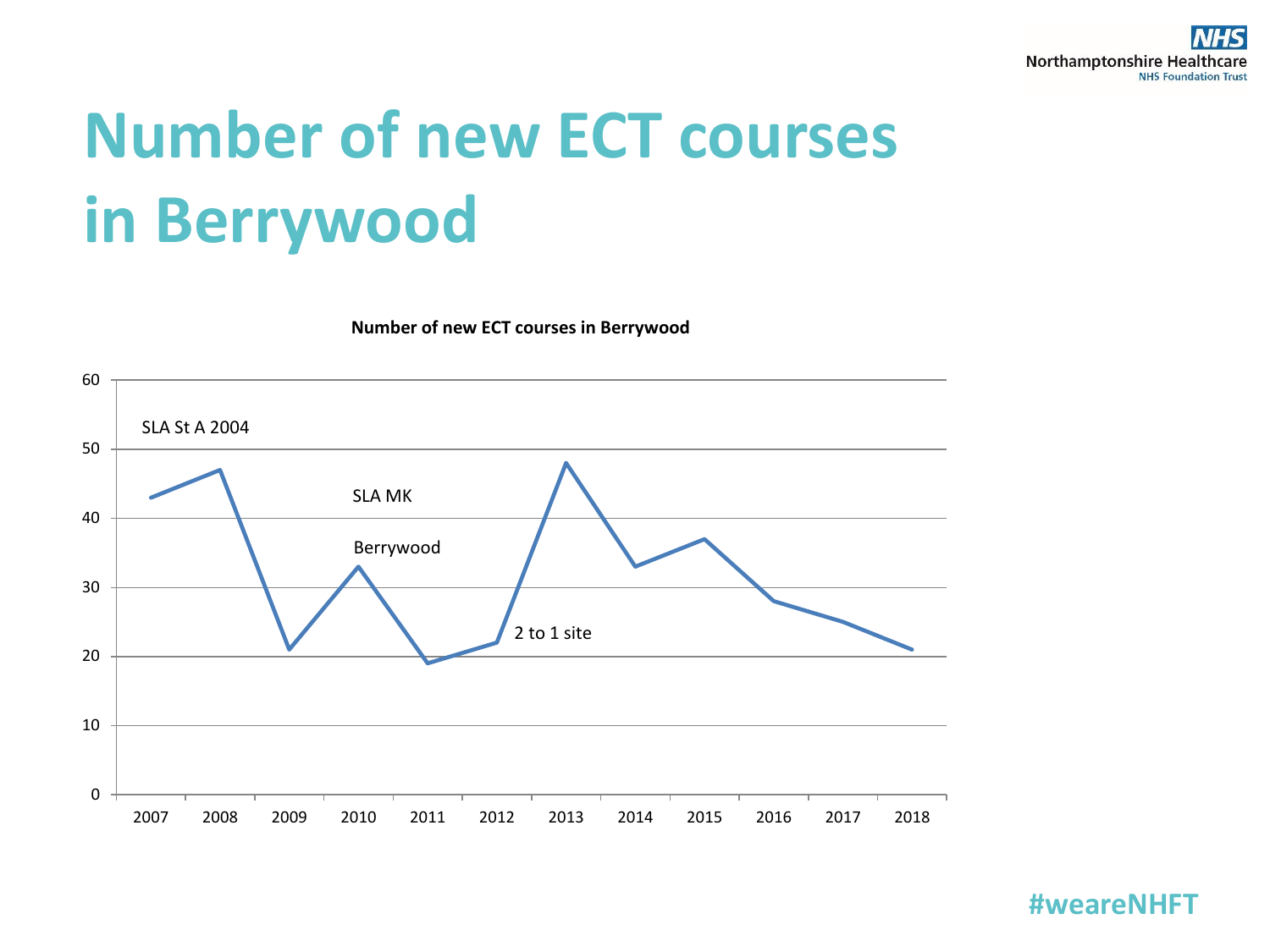# **Number of new courses of ECT vs new EXPLACE courses of neuromodulation**



**Number of new courses of ECT vs new courses of neuromodulation**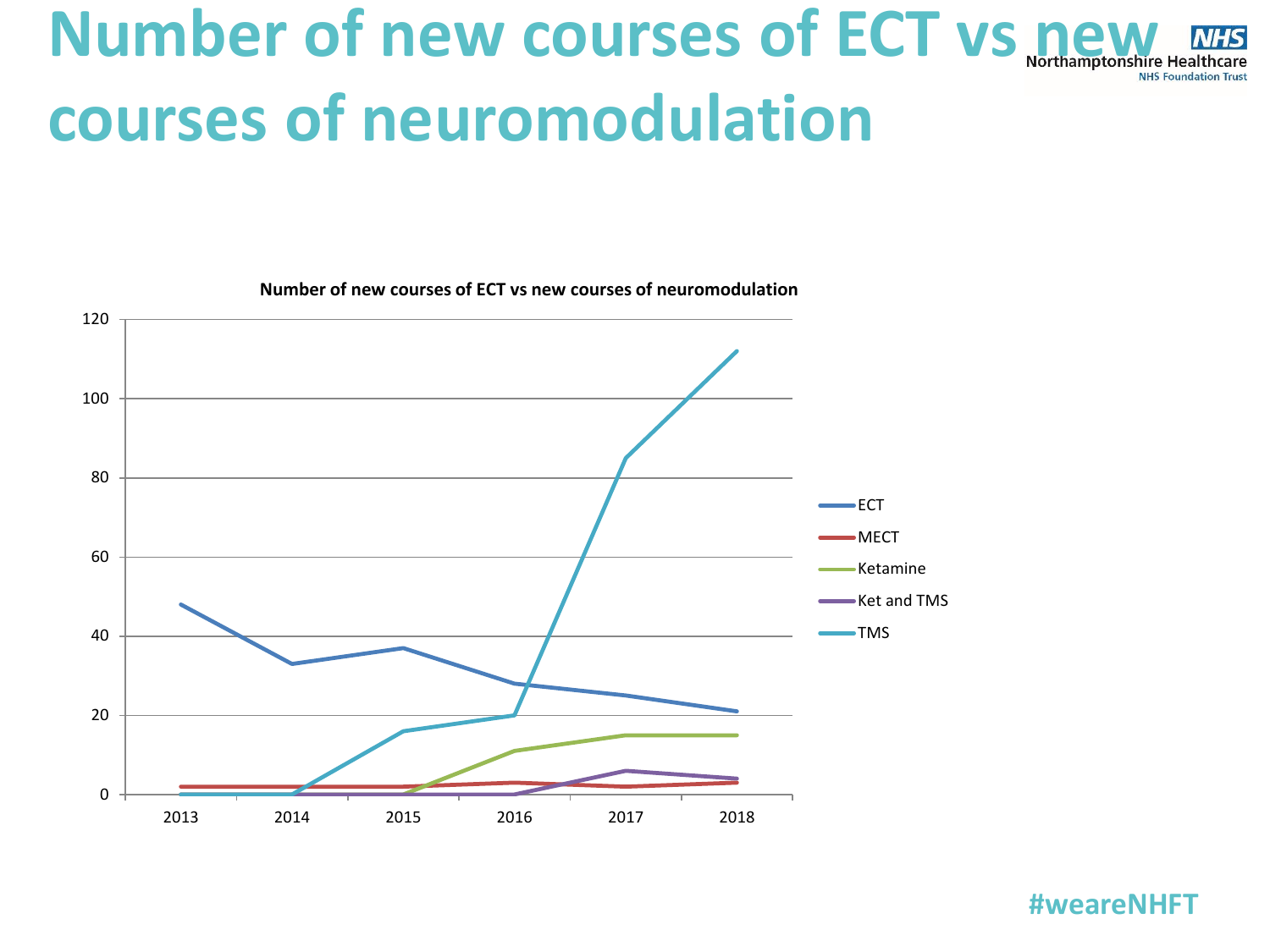### **Recent Trends**

- In the last 2 years there has been only one or two patients per session.
- There are periods of several weeks in 2018 when there were no patients for ECT.
- With the availability of Vagal Nerve Stimulation for patients receiving maintenance ECT, it is likely that the number of ECTs will further decline.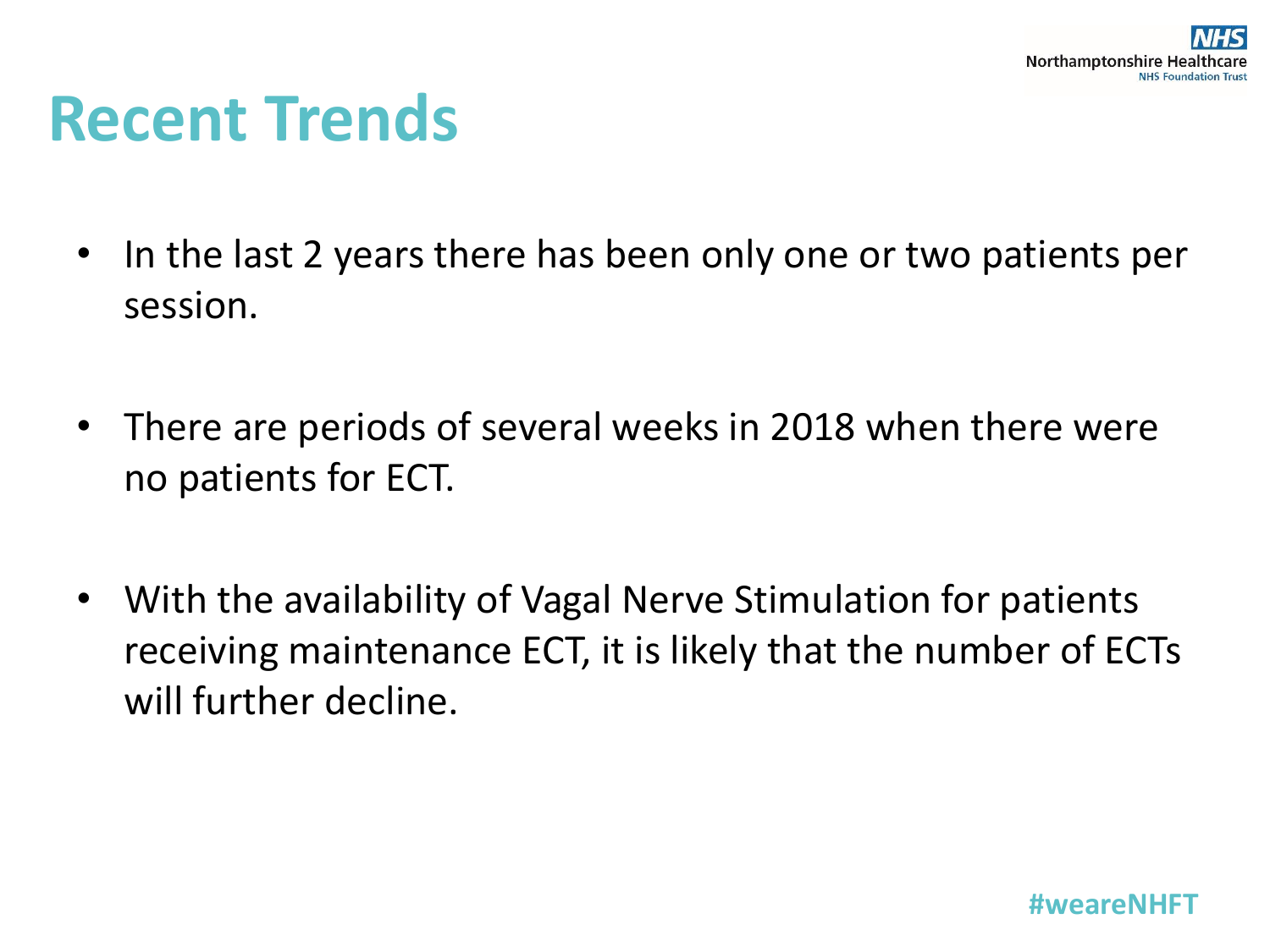### **Future Changes**

- Based on the trends detailed above it seems clear that:
	- ECT numbers may continue to decline.
	- Service may soon become non-viable and too expensive to run.

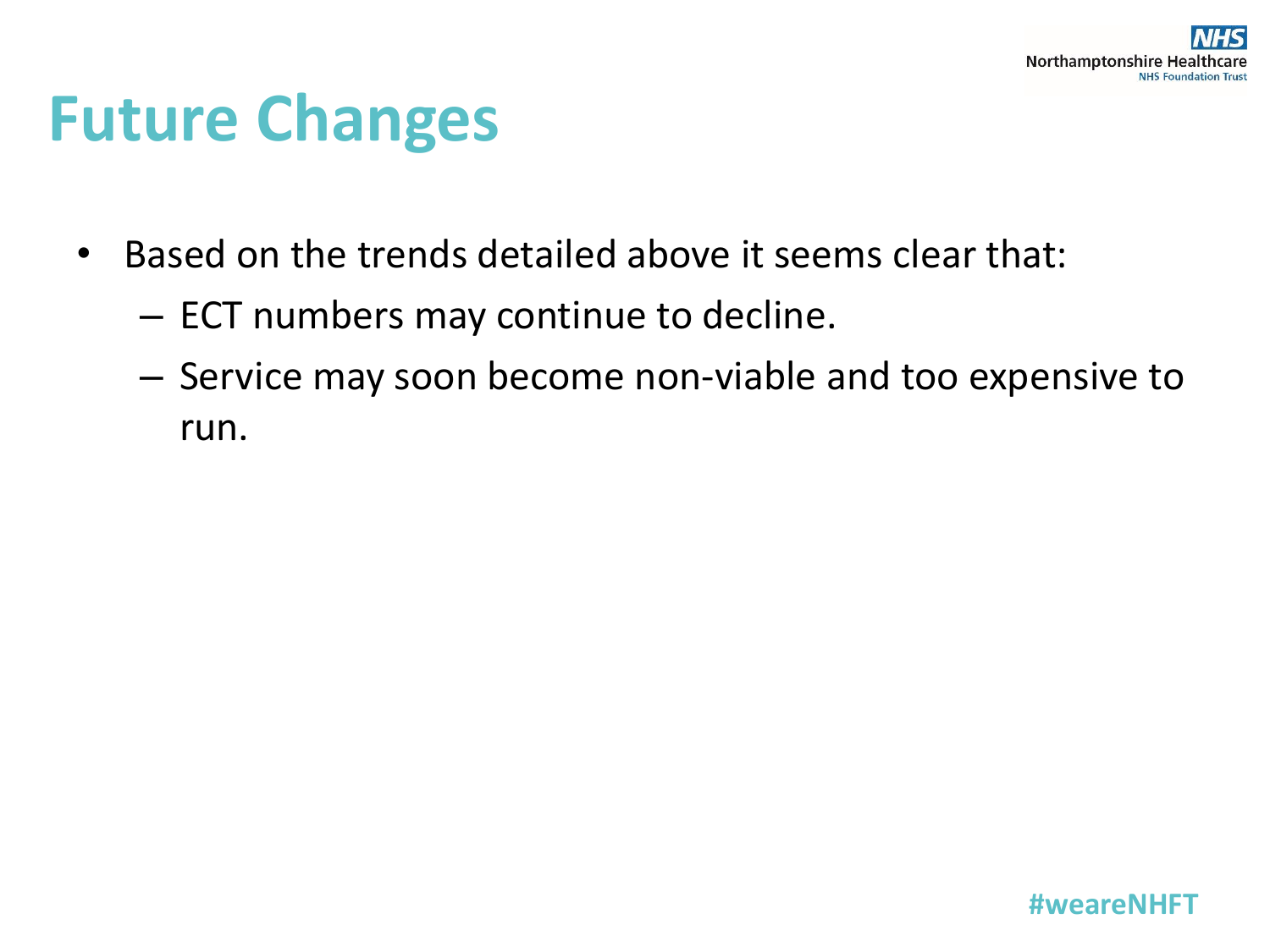

### **What is the alternative?**

- Commission ECT from a nearby District General Hospital.
- Transfer staff from ECT to the Centre of Neuromodulation.

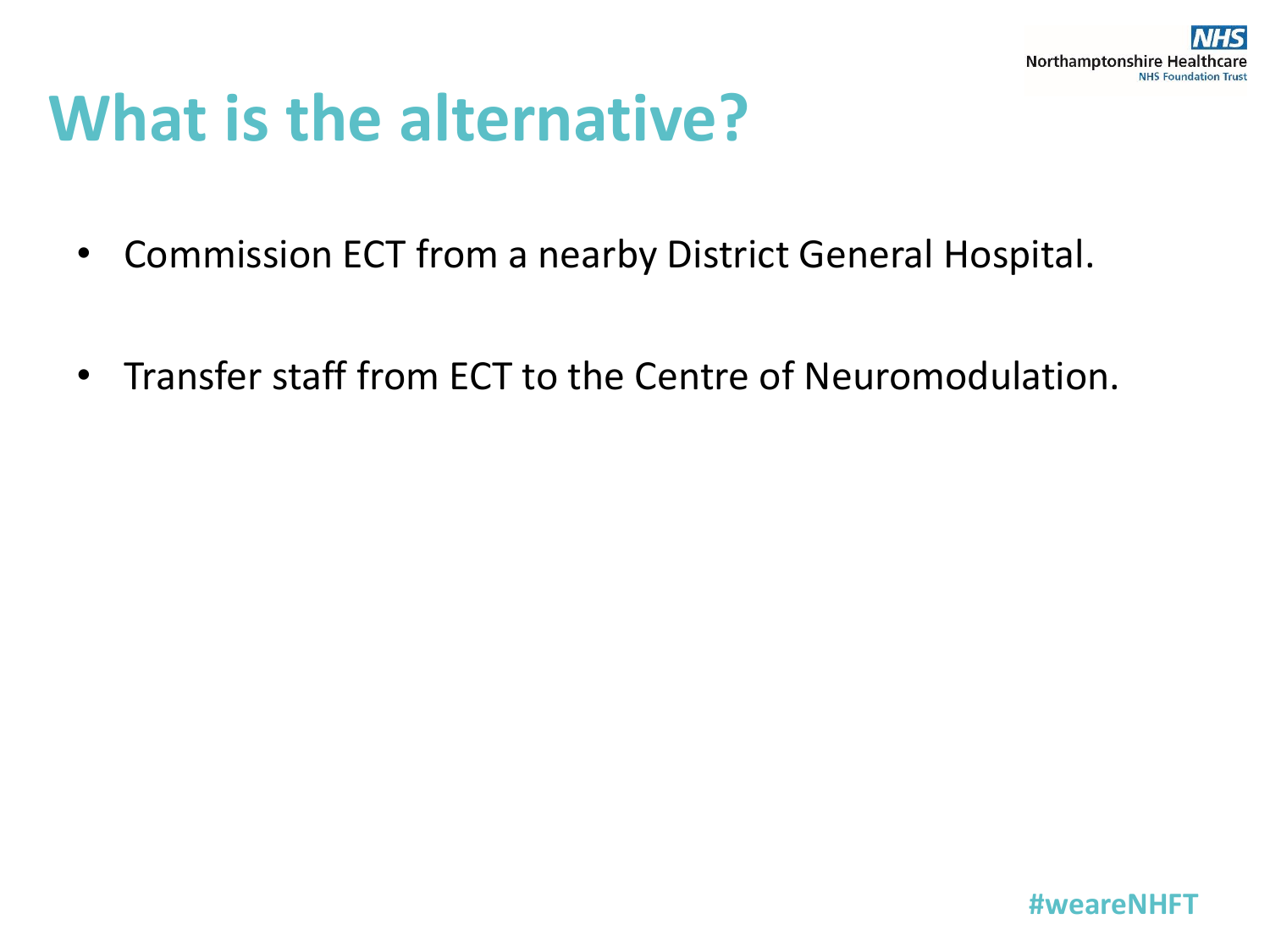### **Challenges**

• Commonly ECT is delivered on Tuesday and Friday mornings – would all DGHs be able to accommodate ECT twice a week easily considering their existing workload?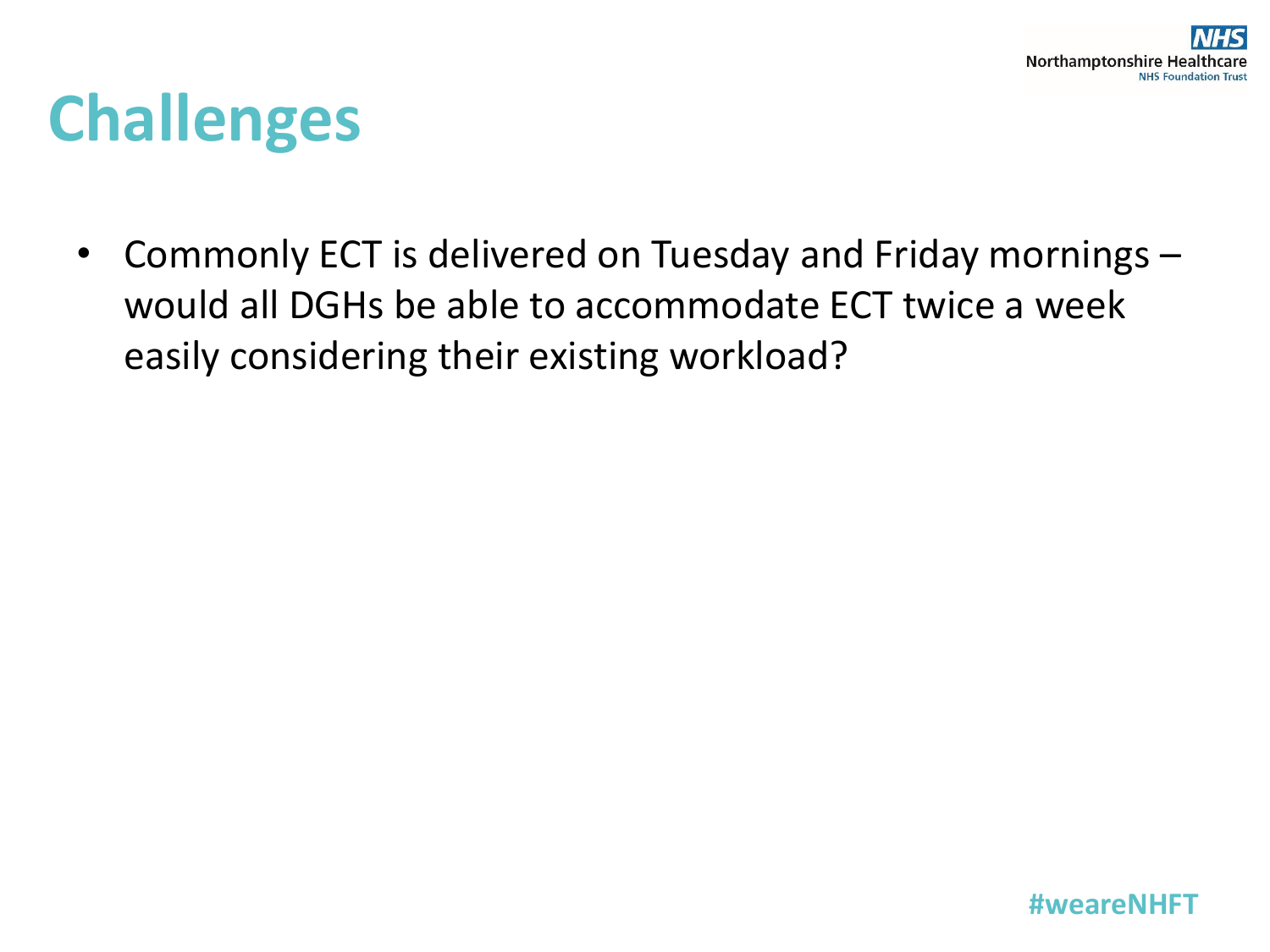### **Suggestion**

- Between 8:00 10:00, theatre recovery rooms are almost empty.
- Therefore, use theatre recovery bays to give ECT as they already have piped oxygen supply, required monitoring and recovery nurses.

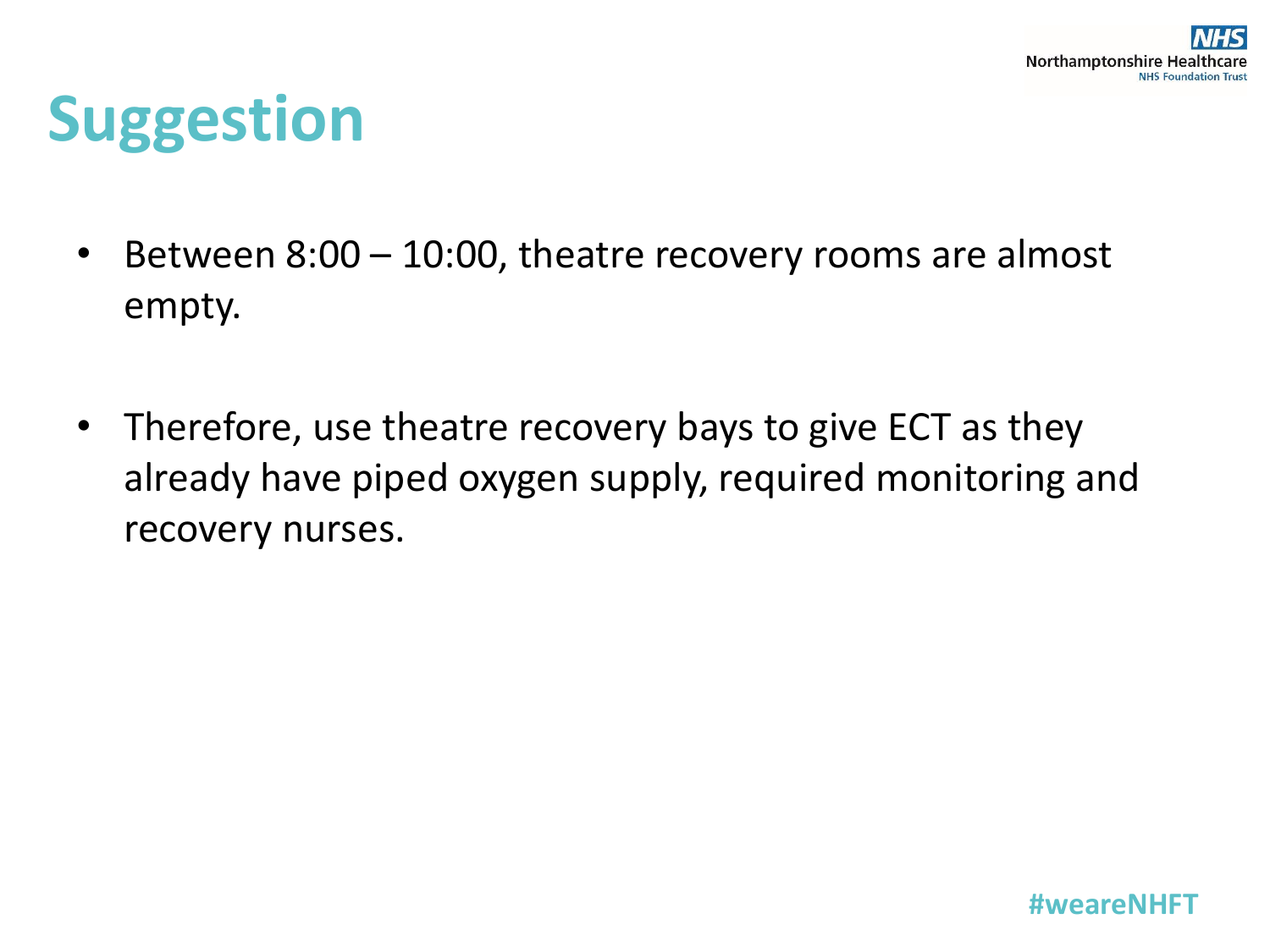### **Advantages**

- Potential cost savings.
- Avoids risk of anaesthetic service on remote site.
- Unused space can be used for other neuromodulation facilities.
- Minimal staffing needed as ECT can be delivered by a junior doctor and a nurse from psychiatric hospital.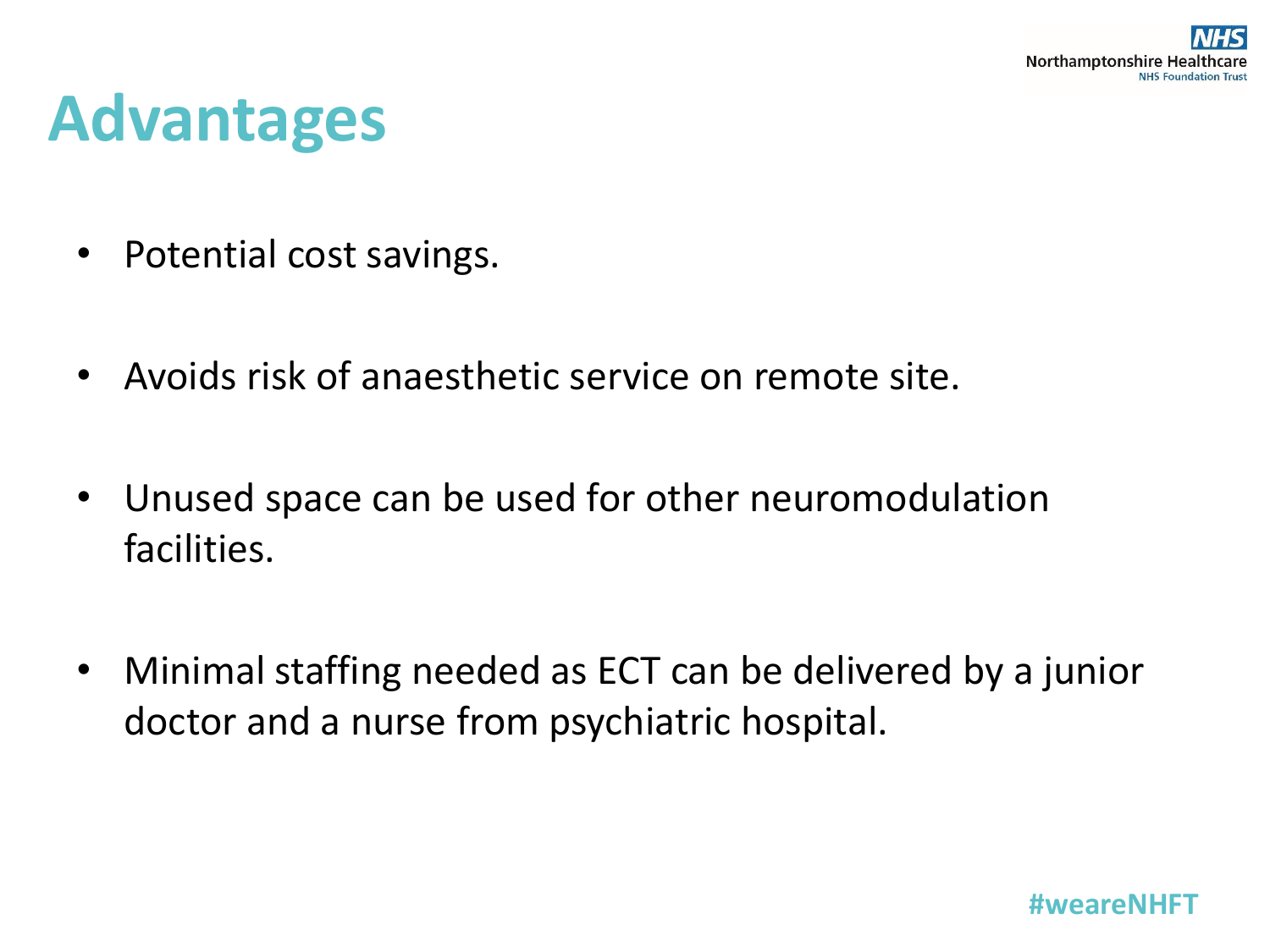#### **Downside**

- Failure to meet ECTAS standard can compromise safety, quality and patient satisfaction.
- No direct consultant supervision so may affect quality of care.
- Lack of exposure of medical students and trainees to ECT means that these trainees would not consider ECT as a treatment option in the future despite its effectiveness.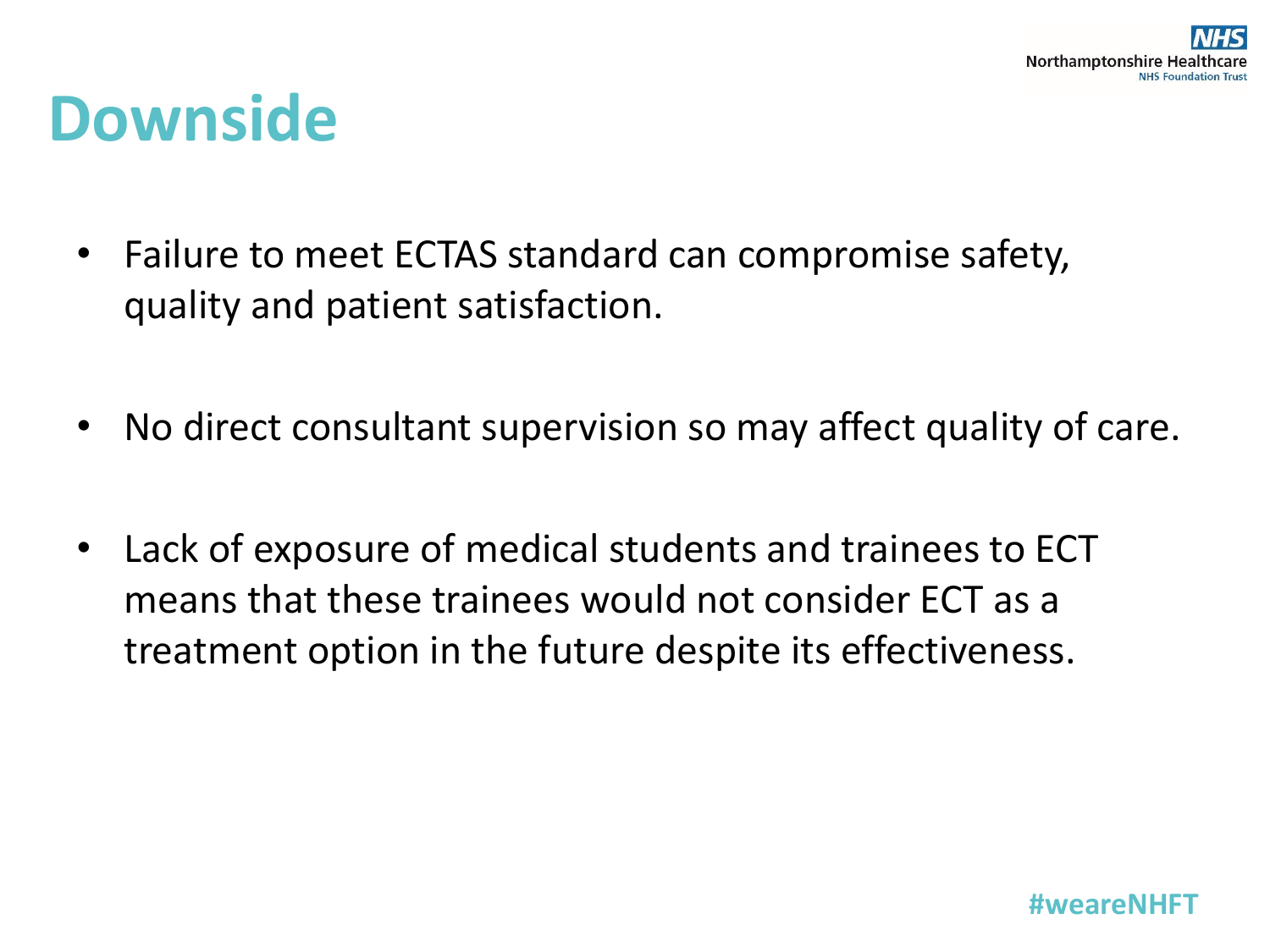### **Key Take away**

*It is true that the number of ECTs are in decline….* 

*But the fact of the matter is it is still used 80 years on because evidence shows it is effective for treatment-resistant depression* AND

*"Although it may be moved from one site to another, it will surely stay for many years to come"*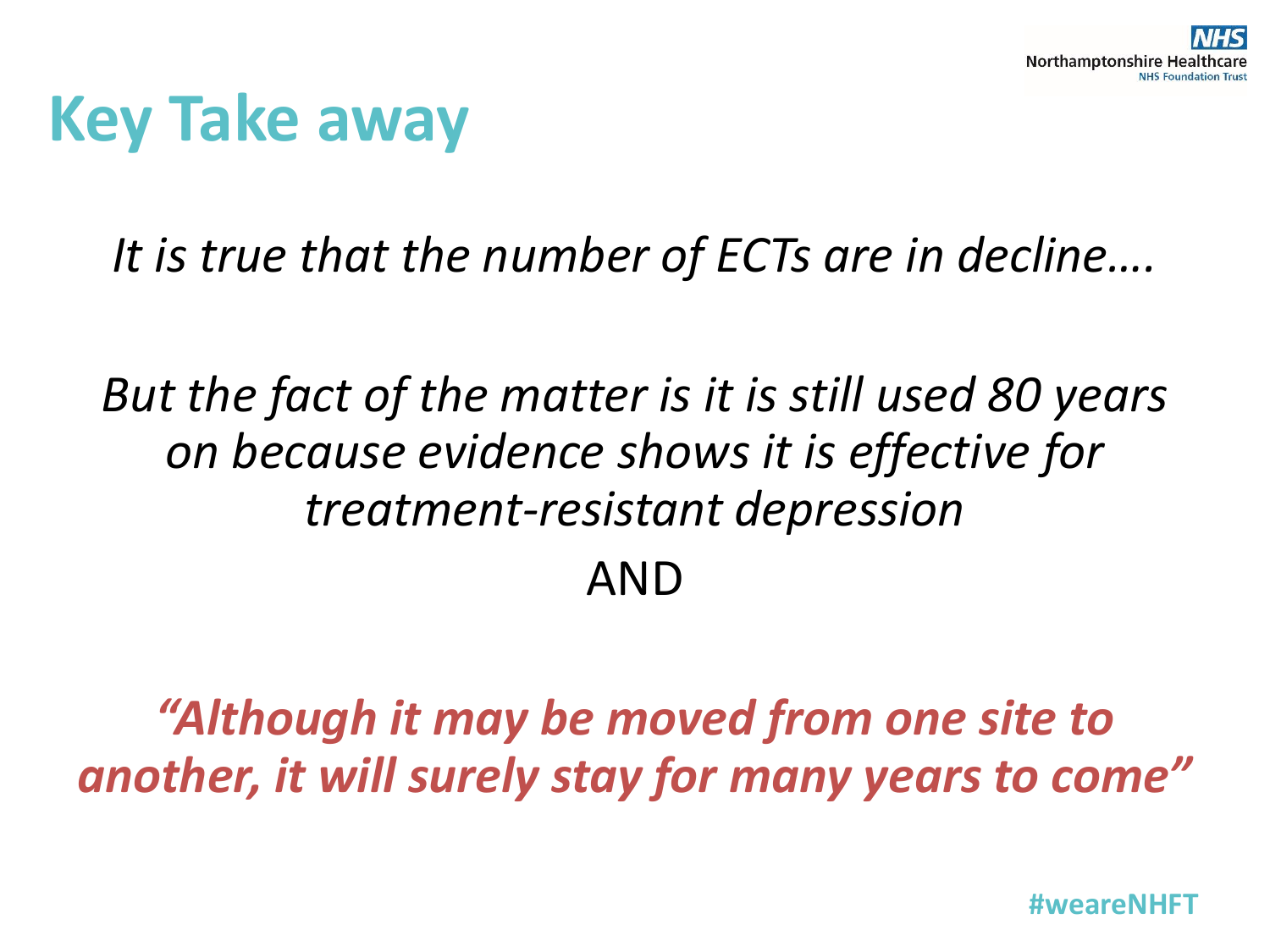#### Please welcome Mark Liddell who will describe his experience as a patient of difficult to treat depression and rTMS treatment

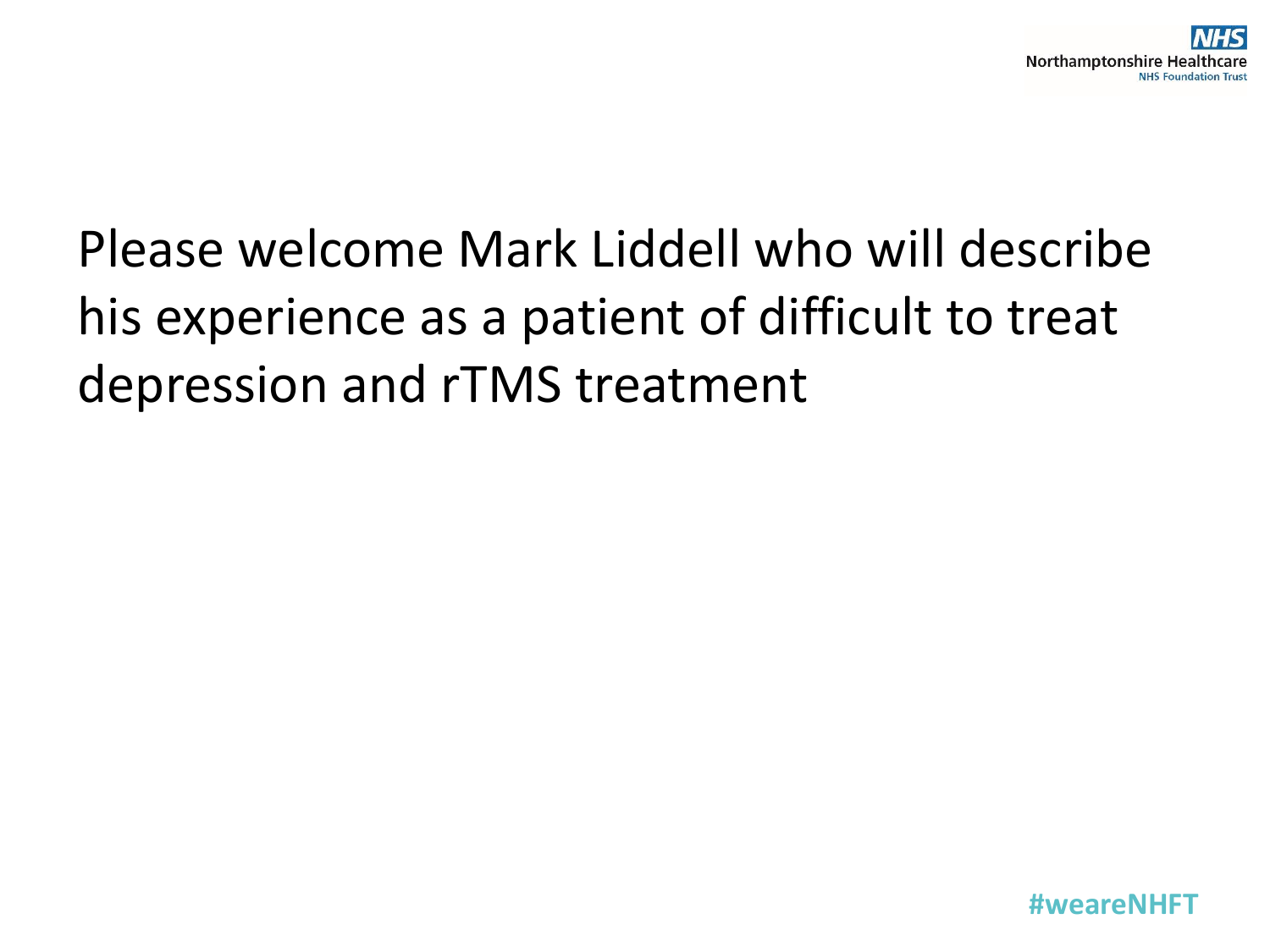# Patient Experience

Mark Liddell Service User of Centre for Neuromodulation Berrywood Hospital Northamptonshire Healthcare NHS Foundation Trust